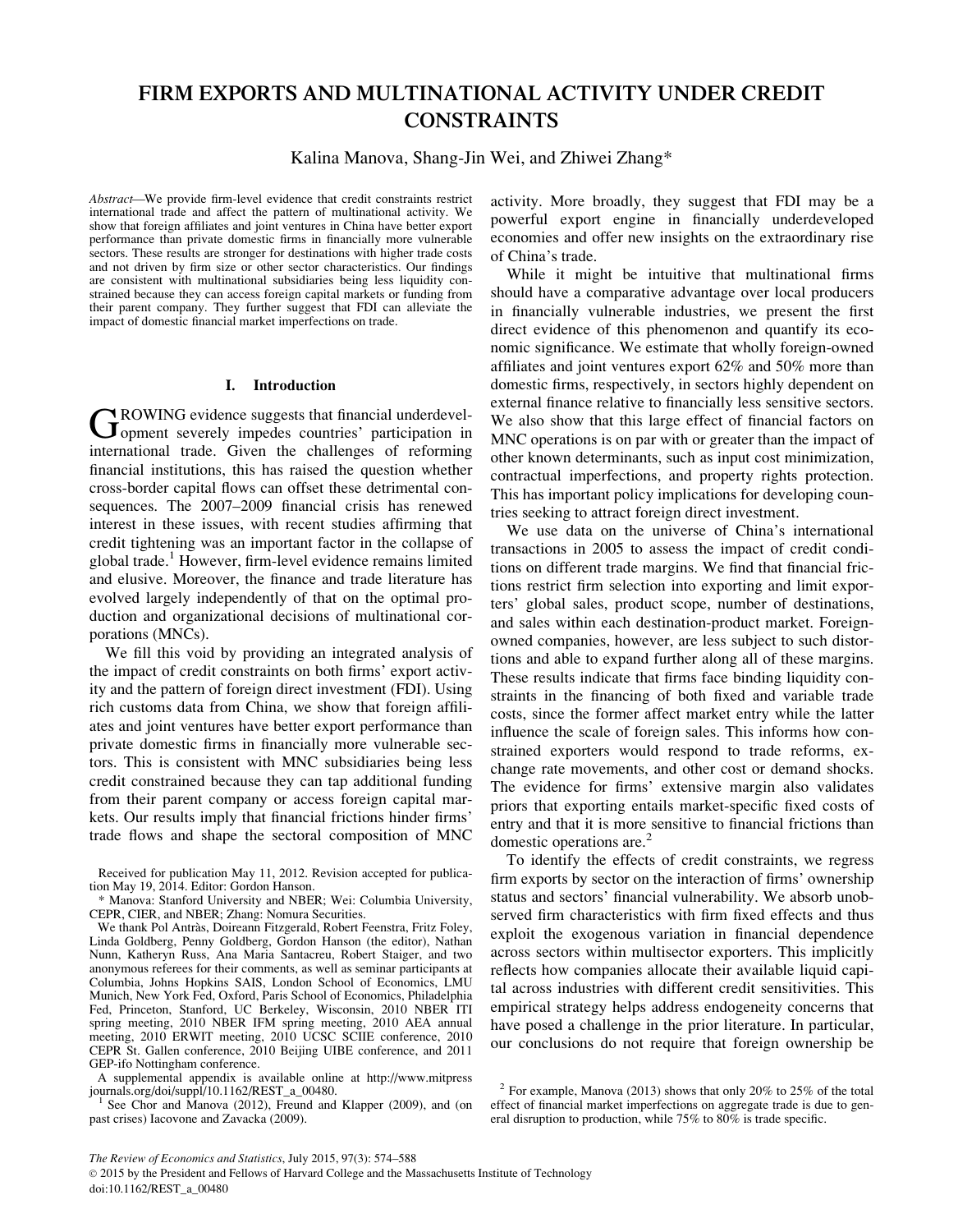exogenous to financial frictions and would in fact be reinforced by a likely form of endogeneity, in which more FDI systematically goes into financially more vulnerable sectors. We examine the distortions to firm selection into exporting by removing the firm fixed effects from the regression.

A series of robustness checks we perform suggest that our results cannot easily be attributed to sample selection or omitted variable biases. Given our difference-in-differences approach, we include two important controls: the interaction of firms' size with sectors' financial vulnerability and the interactions of firms' ownership status with sectors' R&D, contract, physical capital, and human capital intensity. The former recognizes that bigger firms might be less credit constrained and hence sell more in financially dependent industries, while the latter accounts for other likely industry-level determinants of FDI. We also establish that MNCs' comparative advantage in financially sensitive sectors is greater for exports to destinations with higher trade costs as measured by bilateral distance and bureaucratic export barriers. Finally, our findings survive various perturbations to the firm sample.

We make two contributions to the literature. First, we provide new firm-level evidence that credit constraints hinder international trade. Previous work has shown that countries with stronger financial institutions have a comparative advantage in financially more vulnerable sectors. $3$  Early studies at the microlevel have used credit-worthiness scores, balance sheet variables, and credit rationing surveys to link liquidity constraints to firms' export capacity. $4 \text{ A}$ challenge for this approach has been the endogeneity of such measures of financial health to companies' export activity.<sup>5</sup> More recently, scholars have explored exogenous shocks to firms' availability of external finance to establish a causal effect of credit conditions on trade.<sup>6</sup> We offer consistent support for these findings using a novel source of identification—foreign ownership status combined with the variation in financial dependence across sectors.

Our second and primary contribution is to the literature on the determinants of FDI activity, and the role of finance in particular. Evidence suggests that MNC subsidiaries use internal capital markets to overcome liquidity constraints

and react to profitable opportunities.<sup>7</sup> After large real exchange rate devaluations, the affiliates of U.S. multinationals abroad expand sales and investment more than domestic companies do (Desai, Foley, & Forbes, 2008). Foreign-owned firms also fared better during the recent financial crisis relative to local establishments (Alfaro & Chen, 2012). Separately, MNCs can arise endogenously in response to credit market imperfections to relax constraints faced by input suppliers (Antràs, Desai, & Foley, 2009). To this line of work we add the first evidence and estimate of the effect of financial frictions on the sectoral composition of MNC activity. Indirectly, we also corroborate that foreign affiliates are less capital constrained than domestic enterprises using export success as a particular dimension of firm performance.

Since we examine Chinese exports, we effectively study the behavior of multinational companies pursuing vertical or export platform FDI. This complements work on the impact of credit conditions on the choice between exporting and horizontal FDI, as well as on the trade-offs between horizontal, vertical, and export platform FDI (Buch et al. 2009; Bilir, Chor, & Manova, 2013).

More generally, our results resonate with prior work on the role of foreign capital inflows in relaxing domestic firms' credit constraints (Harrison, Love, & McMillan, 2004; Héricourt & Poncet, 2009; Tong & Wei, 2010). Our findings suggest that not only foreign equity investment (Manova, 2008), but also FDI might lessen the damaging effects of domestic financial market underdevelopment on trade.

The remainder of the paper is organized as follows. The next section discusses the mechanisms through which financial frictions might affect international trade and multinational activity. We introduce the data in section III and present our empirical results in section IV. The last section concludes.

## II. Motivation and Theoretical Background

## A. Financial Frictions and International Trade

Almost all firms routinely rely on external capital because they incur large upfront costs that cannot be funded out of retained earnings or internal cash flows from operations. These outlays may be fixed (e.g., R&D, market research, advertising, and fixed capital equipment) or variable (e.g., intermediate input purchases, advance payments to salaried workers, and land or equipment rental fees). Exporters are believed to be even more dependent on out-

<sup>3</sup> See Kletzer and Bardhan (1987), Beck (2002), Matsuyama (2005), Manova (2013), Chaney (2013), Ju and Wei (2005, 2010, 2011), and Becker, Chen, and Greenberg (2013) for theoretical models and Beck  $(2002, 2003)$ , Svaleryd and Vlachos  $(2005)$ , Hur, Raj, and Riyanto  $(2006)$ , Manova  $(2013)$ , and Becker et al.  $(2013)$  for empirical evidence.

See Muûls (2008) and Minetti and Zhu (2011) for evidence on Belgium and Italy, respectively, and Berman and Héricourt (2010) for a study of 5,000 firms in nine developing and emerging economies.

For example, Greenaway, Guariglia, and Kneller (2007) find that the financial health of U.K. firms improves after they start exporting, but at the time of entry into exporting, future exporters do not appear financially

healthier than nonexporters.<br><sup>6</sup> For instance, Amiti and Weinstein (2011) and Paravisini et al. (2012) use matched firm-bank data and identify shocks to banks' financial health during the systemic crises in Japan in the 1990s and during the recent global crisis, respectively. Bricongne et al. (2012) study the effect of the latter on French firms.

 $<sup>7</sup>$  Desai, Foley, and Hines (2004a) and Feinberg and Phillips (2004) find</sup> that MNC affiliates employ internal capital markets opportunistically to overcome frictions in external capital markets: they raise less outside finance in financially underdeveloped countries and compensate by borrowing more from the parent company. Bertrand, Mehta, and Mullainathan (2002), however, highlight the ''dark side'' of internal capital markets, that is, the inefficient tunneling of resources between connected firms and within conglomerates.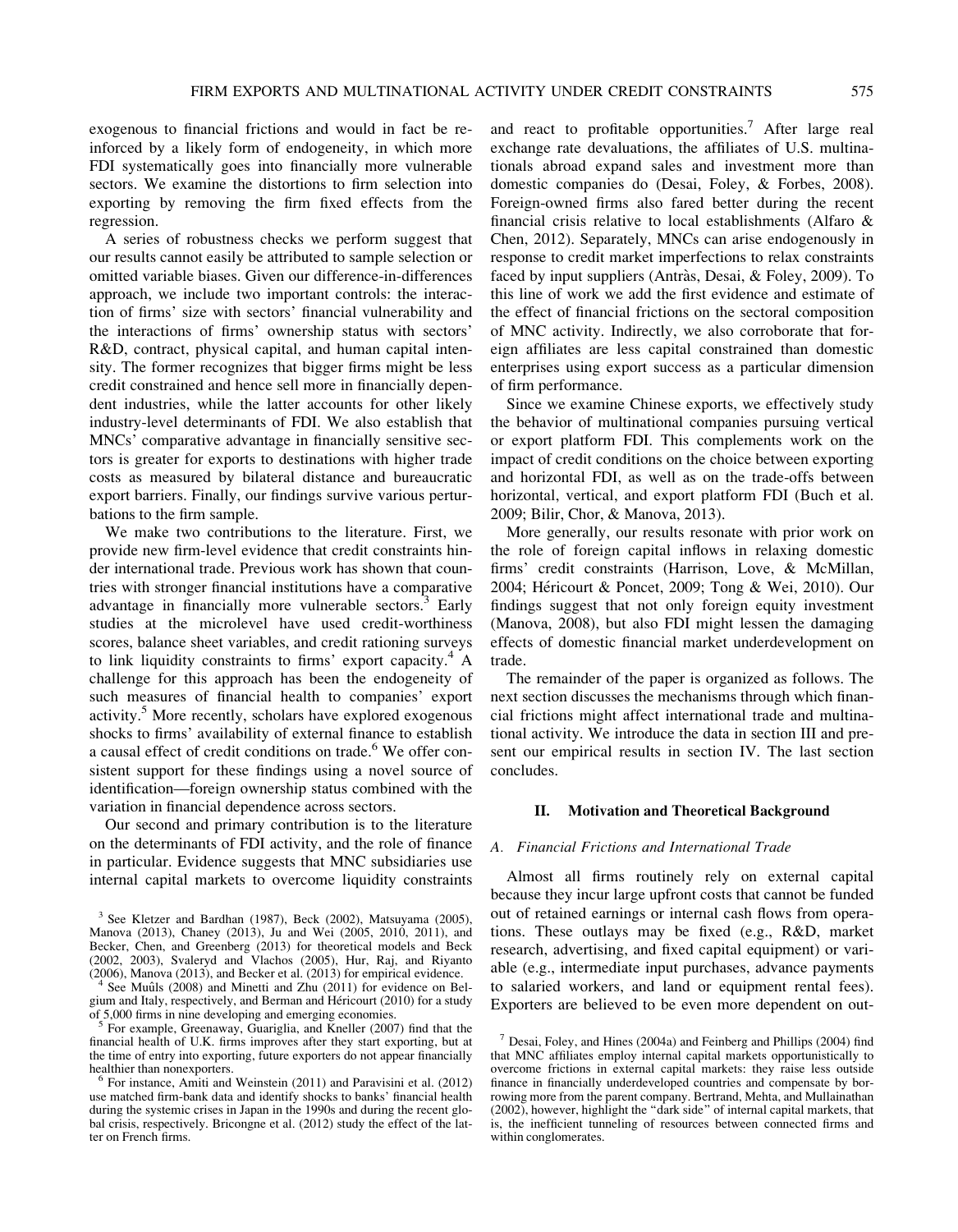side financing than domestic producers for three reasons.<sup>8</sup> First, entering foreign markets entails additional upfront expenses. Fixed trade costs include studying the profitability of potential markets; making market-specific investments in capacity, product customization, and regulatory compliance; and setting up and maintaining foreign distribution networks. Variable trade costs comprise transportation, duties, and freight insurance. Second, cross-border shipping and delivery typically take sixty days longer than domestic orders. This further aggravates exporters' working capital needs relative to those of domestic producers. Finally, the greater risk inherent in transnational operations requires exporters to obtain trade insurance. For these reasons, a very active market exists for the financing and insurance of international transactions, reportedly worth \$10 trillion to \$12 trillion in 2008. Up to 90% of world trade has been estimated to employ some form of trade finance (Auboin, 2009).

A number of theoretical papers have examined how credit market imperfections affect international trade. To motivate and discipline our empirical analysis, we summarize the predictions of a model that incorporates financial frictions and firm heterogeneity in the spirit of Melitz (2003) and Manova (2013).

Consider exporters that require external capital for their fixed trade costs, which they can raise in the financial market by pledging collateral. However, contracts between firms and investors are imperfectly enforced and depend on the strength of financial institutions. When a financial contract is honored, the borrower repays the investor; otherwise, the firm defaults, and the creditor seizes the collateral. While all firms with productivity above a certain cutoff become exporters, financial frictions raise this threshold above the first best. Because more efficient companies earn bigger revenues, they can offer lenders a higher return in case of repayment, and they are more likely to secure the necessary funds. Credit constraints thus preclude potentially profitable firms from exporting and reduce aggregate trade flows.

If companies face a separate fixed cost in each market they enter, tight credit conditions would also reduce their number of export destinations. While financially unconstrained firms can decide whether to serve a particular country independently of whether they supply other markets, constrained exporters would add export destinations in decreasing order of profitability until they exhaust their limited financial resources. Firms must similarly rationalize their product range if they incur good-specific fixed trade costs. While the optimal product scope might depend on importer country characteristics, exporters would offer a narrower set of products overall and ship fewer varieties to any given market if they can access less capital.

When producers rely on outside funds only for fixed trade costs, credit conditions affect their selection into

exporting and into individual destination-product markets, but not the value of their sales abroad. By contrast, if variable costs are also subject to liquidity constraints, exporters' scale of operations would be restricted as well. While the most productive (and thus least constrained) firms could still export at first-best levels, less productive exporters would be unable to obtain sufficient credit to do so and would be forced to sell lower quantities than in the first best in order to reduce their variable costs.<sup>9</sup>

While access to capital markets is important in all industries, sectors arguably differ in their reliance on the financial system for technological reasons inherent in the manufacturing process. The literature has proposed two key determinants of sectors' financial vulnerability that are exogenous to individual firms: (a) the requirement for external finance, arising from upfront long-term investments (such as R&D) and short-run working capital needs (such as variable inputs) and (b) the ability to raise external finance by pledging the available tangible assets used in production (such as plants and equipment) as collateral (Rajan & Zingales, 1998; Raddatz, 2006; Braun, 2003; Claessens & Laeven, 2003).

This plausibly exogenous variation across sectors has important implications that motivate our empirical design and identification strategy. In particular, the effects of credit constraints on trade are magnified in financially more vulnerable sectors that require more external capital but boast less tangible assets. Financial frictions also affect how firms active in multiple industries allocate resources across industries. Ceteris paribus, liquidity-constrained producers concentrate on financially less dependent activities and add sectors in increasing order of financial vulnerability until they use up their funds. This is optimal for a given level of external credit and can also incentivize financiers to provide more capital. We thus expect that less constrained enterprises would display a comparative advantage in financially sensitive sectors both in the cross-section of single-sector firms and across sectors within firms.

## B. Financial Frictions and Multinational Activity

Firms may offshore (parts of) their production activities for various reasons, such as seeking market access and reducing manufacturing costs.<sup>10</sup> Multinational companies emerge when this location decision is accompanied by the decision to integrate the production facility abroad within

<sup>8</sup> See Feenstra, Li, and Yu (2014) for a model incorporating these three mechanisms and related evidence for China.

<sup>&</sup>lt;sup>9</sup> Credit constraints can also limit exporters' success by curbing their investments in productivity and product quality. Girma, Gong, and Görg (2008) find that Chinese firms with foreign capital participation innovate more than domestic firms do. Separately, all predictions above continue to hold if firms require external finance for both their domestic and foreign operations. As Manova (2013) and Feenstra et al. (2014) show, credit market imperfections then raise the productivity cutoffs for both domestic production and exporting and reduce firms' sales at home and abroad.<br><sup>10</sup> See Markusen (1984), Brainard (1997), Markusen and Venables

<sup>(2000),</sup> and Helpman, Melitz, and Yeaple (2004) on horizontal FDI and Helpman (1984) and Yeaple (2003) on vertical FDI.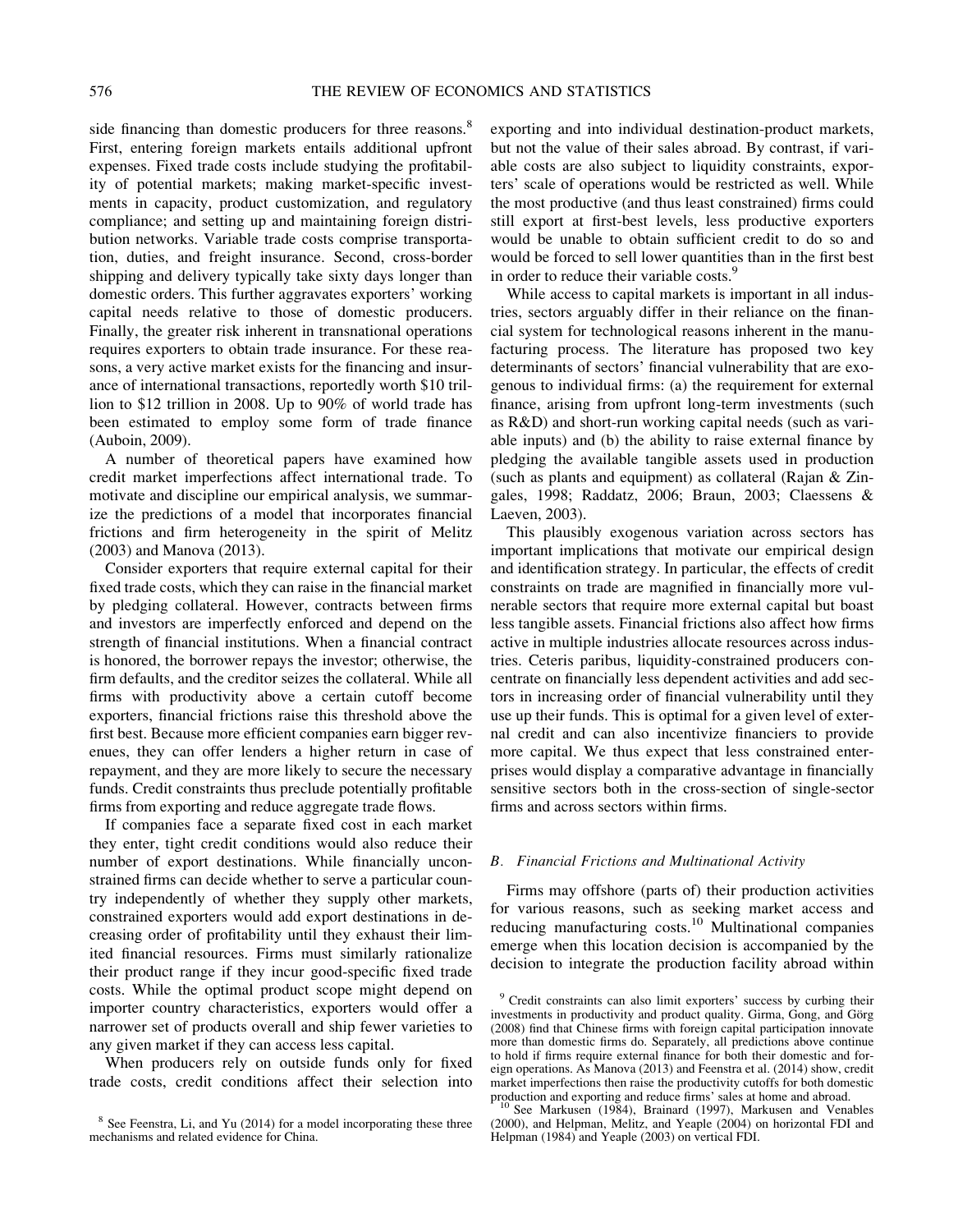the boundaries of the firm.<sup>11</sup> Among other factors, financial frictions can importantly influence MNC activity because domestic enterprises typically have more limited access to capital than foreign subsidiaries do. Unlike the former, the latter are not restricted to borrowing externally in the host country (in our case, China), since they are better equipped to raise outside finance in foreign capital markets as well. They can also tap deeper internal capital markets and obtain funds directly from their parent company.

We therefore expect that, conditional on multinational presence in a given country, foreign affiliates would have a comparative advantage over domestic firms in financially more dependent industries. In addition, MNCs might endogenously select into such industries precisely because they are less credit constrained. First, when local financial institutions are weak, fewer domestic enterprises enter in financially more vulnerable sectors. Foreign affiliates might then face less competition in the host and export markets for their products or in the local market for sector-specific inputs (Bilir et al., 2013). These forces would generate relatively higher profits for multinational corporations in financially more sensitive sectors.

Second, foreign headquarters that offshore production might choose to integrate their supplier abroad in order to alleviate the latter's liquidity constraint and ensure that production takes place (Antràs et al., 2009). The headquarters then either directly fund the affiliate or monitor its operations so that host country banks are willing to finance it. Such integration incentives could rise with sectors' financial dependence.

Third, companies can become multinational by acquiring existing firms abroad. Cross-border mergers and acquisitions might create greater synergies and be more advantageous to both parties when the target operates in a financially more sensitive industry and is thus more credit constrained.<sup>12</sup> In practice, while joint ventures in China sometimes arise through partial foreign acquisition, most wholly owned subsidiaries are set up as de novo MNC affiliates through greenfield investment.<sup>13</sup>

MNC headquarters arguably have more control over subsidiaries' management and use of financial resources at higher levels of foreign ownership. Conditional on the organizational structure, headquarters might thus extend more financing to wholly owned relative to partially controlled affiliates. For the three reasons described above, headquarters might also endogenously choose complete over partial ownership when host credit conditions are tighter. This suggests that we might also expect fully integrated foreign affiliates to outperform domestic firms in financially vulnerable sectors by more than joint ventures.

MNCs' hypothesized comparative advantage over domestic firms in financially dependent sectors could manifest in various ways. We examine companies' export participation in our empirical analysis. By comparing firms with different ownership structures and sectors with different financial sensitivities, we thus aim to analyze the impact of credit frictions on both international trade and multinational activity.

## III. Data

We use detailed customs data on the universe of China's international trade transactions in 2005 from the Chinese Customs Office. These data report the free-on-board value of firm exports (in U.S. dollars) by product and country for 231 destinations and 6,908 products in the eight-digit Harmonized System (HS).<sup>14</sup> The records explicitly distinguish between state-owned enterprises (SOEs), private domestic firms (including collectively owned firms), fully foreignowned affiliates of multinational firms, and joint ventures (foreign ownership under  $100\%$ ).<sup>15</sup> We drop SOEs from our baseline sample because we are interested in the export decisions of profit-maximizing firms that operate in a financially constrained environment. Since the Chinese government exerts considerable control over the activities of SOEs, especially with regard to which industries they are allowed to operate in, SOEs are not necessarily profit-maximizing entities. Despite their preferential access to financing from state-owned banks, they also appear less efficiently managed than private firms (Dollar & Wei, 2007; Song, Storesletten, & Zilibotti, 2011; Khandelwal, Schott, & Wei, 2013). We also exclude export-import companies that do not engage in manufacturing but serve exclusively as intermediaries between domestic producers (buyers) and foreign buyers (suppliers).16

## A. Measuring Sectors' Financial Vulnerability

We use multiple measures of sectors' financial vulnerability,  $FinVuln_i$ , to capture different aspects of firms' sensitivity to the availability of outside capital. These variables <sup>11</sup> See, for example, Antràs (2003), Branstetter, Fisman, and Foley are meant to reflect technological features of the manufac-

 $(2006)$ , and Desai, Foley, and Hines  $(2004b)$ .<br><sup>12</sup> Huang et al. (2008), Manova and Yu (2012), and Javorcik and

Spatareanu (2009) show that more credit-constrained firms are more likely to be acquired by foreign firms and conduct processing trade for foreign buyers (in China), but less likely to become arm's-length suppliers for multinational corporations (in the Czech Republic). Bustos (2007) finds that FDI in Argentina is more likely to occur in financially dependent sectors. See also Poncet, Steingrass, and Vandenbussche (2010) for evidence on China.

 $^{13}$  If Chinese firms could completely overcome their credit constraint by soliciting foreign ownership, the remaining domestic firms would be unconstrained and we would not find the empirical results that we do.

<sup>14</sup> Manova and Zhang (2009) describe the data and present stylized facts about firm heterogeneity in Chinese trade.<br><sup>15</sup> Product classification is consistent across countries at the six-digit

HS level. The number of distinct product codes in the Chinese eight-digit HS classification is comparable to that in the ten-digit HS trade data for the United States.<br><sup>16</sup> Since the data do not directly flag trade intermediaries, we follow

standard practice and use keywords in firm names to identify them (Ahn, Khandelwal, & Wei, 2011). We drop 23,073 wholesalers that mediate a quarter of China's trade.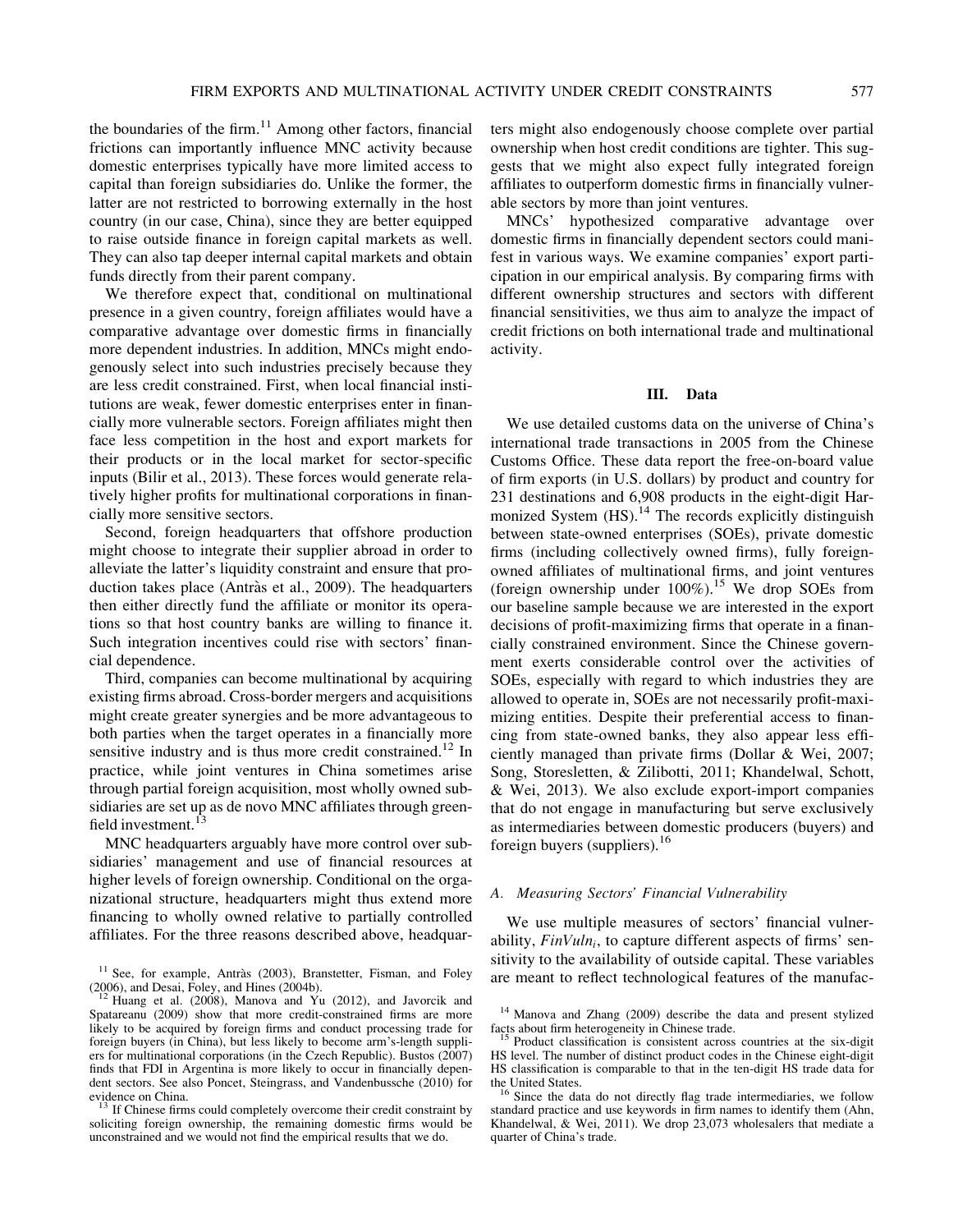turing process in a given industry that are beyond the control of individual firms. They are available for 36 ISIC three-digit sectors, which we match to Chinese HS eightdigit products (see the table appendix).

Our first two measures quantify firms' reliance on external finance. Industries are known to differ in the importance of upfront costs and the lag between the time when various expenses are incurred and the time when revenues are realized. We gauge these differences with sectors' external finance dependence  $(ExFin<sub>i</sub>)$ , defined as the share of capital expenditures not financed with cash flows from operations.  $ExtFin_i$  arguably identifies the outside funding that firms require for long-term investment projects and thus relates mostly to fixed costs. We also exploit the ratio of inventories to sales  $(Invent<sub>i</sub>)$  to proxy the duration of the production cycle and the liquidity needed to maintain inventories and meet demand. Since *Invent<sub>i</sub>* signals producers' working capital needs in the short run, it is likely associated mainly with variable costs.

Our third measure of financial vulnerability recognizes that the asset structure optimal for production varies across sectors. We assess the availability of tangible assets  $(Tang_i)$  that firms can pledge as collateral to raise finance with the share of plant, property, and equipment in total book value assets.

Our last indicator of financial vulnerability distinguishes between different sources of external capital. On the one hand, when companies can more easily access buyer or supplier trade credit, they may be less dependent on the formal financial market. On the other hand, trade credit may be complementary to formal credit, for example, if both formal lenders and buyers and suppliers prefer more trustworthy borrowers. We remain agnostic about the net effect of these two forces, although evidence suggests that the former dominates (Chor & Manova, 2012). We use the ratio of the change in accounts payable to the change in total assets  $(TrCredit_i)$  to characterize the availability and frequency of trade credit in an industry.

Consistent with the idea that these sector measures reveal conceptually distinct dimensions of financial vulnerability, they are not highly correlated with each other (see appendix table 1 in the online supplement). It is thus informative to explore all of them in order to shed light on the mechanisms through which credit constraints operate. Yet  $ExtFin_i$  and  $Tang_i$  are the standard measures in the literature because their interpretation can most directly be linked to firms' exposure to and ability to overcome financial frictions. By contrast, the role of  $TrCredit_i$  is ex ante ambiguous. As for  $Invent<sub>i</sub>$ , some companies might flourish in an inventoryintensive sector not because they are less liquidity constrained, but because they have superior inventory management practices for reasons unconnected to finance. We therefore also compute the first principal component of external finance dependence and asset tangibility,  $FPC<sub>i</sub>$ . It intuitively increases with  $ExFin_i$  and falls with  $Tang_i$ , such that industries are more financially sensitive if they require more outside funds but dispose of less collateralizable

assets. Since  $FPC<sub>i</sub>$  aggregates the information contained in the two proxies that pertains to financial vulnerability, it will be our preferred measure in the empirical analysis.

Our  $FinVuln_i$  indicators are based on Compustat data for all publicly traded U.S. companies.<sup>17</sup> This approach is motivated by three considerations. First, the United States has one of the most advanced and sophisticated financial systems in the world. The behavior of U.S. firms thus plausibly approximates their optimal asset structure and use of external capital in the absence of binding credit constraints. Second, choosing a reference country ensures that sectors' financial vulnerability is not measured endogenously to China's financial development. Finally, identification does not require that sectors have the same financial sensitivity in the United States and China, but rather that their ranking remains relatively stable across countries. Rajan and Zingales (1998), Claessens and Laeven (2003), and Kroszner et al. (2007) have argued that  $FinVuln_i$  captures a large technological component that is innate to a sector and therefore a good proxy for ranking industries in all countries. In line with this argument, the measures vary substantially more across sectors than across firms within a sector, and the hierarchy of sectors is quite stable over time.

We aim to assess the impact of credit constraints on firm exports and MNC activity. In the case of firm exports, we would ideally observe how much companies rely on external capital for financing their export operations. By contrast, in the case of MNC activity, in principle we do not require that the  $FinVuln_i$  measure be trade specific. While we study the sectoral composition of foreign affiliates' trade flows relative to that of domestic firms, the same predictions would apply to their total output as well. Note also that since money is fungible, it might not be conceptually feasible to precisely distinguish firms' use of external funds for domestic production from their use of external funds for export activities.

In practice, our sector measures reflect the overall financing practices of large U.S. companies. Although these are likely big exporters,  $FinVuh_i$  cannot be computed separately for domestic and export operations because firms report consolidated balance sheets. Unfortunately, no systematic data exist on the funding of international transactions due to the wide range of participating financial institutions, including regular commercial banks, specialized export-import banks, and credit agencies. Given these data limitations, our industry indicators have been widely used in the prior literature on trade, growth, and finance, and we believe that they can be quite informative.<sup>18</sup> Firms need to

<sup>&</sup>lt;sup>17</sup> ExtFin<sub>i</sub>, Invent<sub>i</sub>, and Tang<sub>i</sub> come directly from Kroszner, Laeven, and Klingebiel (2007), who follow the methodology of Rajan and Zingales (1998) and Claessens and Laeven (2003). They are averages over the 1980–1999 period for the median U.S. firm in each sector.  $TrCredit_i$  is from Fisman and Love (2003), who base it on the same data for 1980 to

<sup>1989.&</sup>lt;br><sup>18</sup> For example, see Beck (2003), Manova (2008, 2013), Iacovone and Wei (2010) Zavacka (2009), Carluccio and Fally (2012), Tong and Wei (2010), Bricongne et al. (2012), and Chor and Manova (2012) for applications to trade.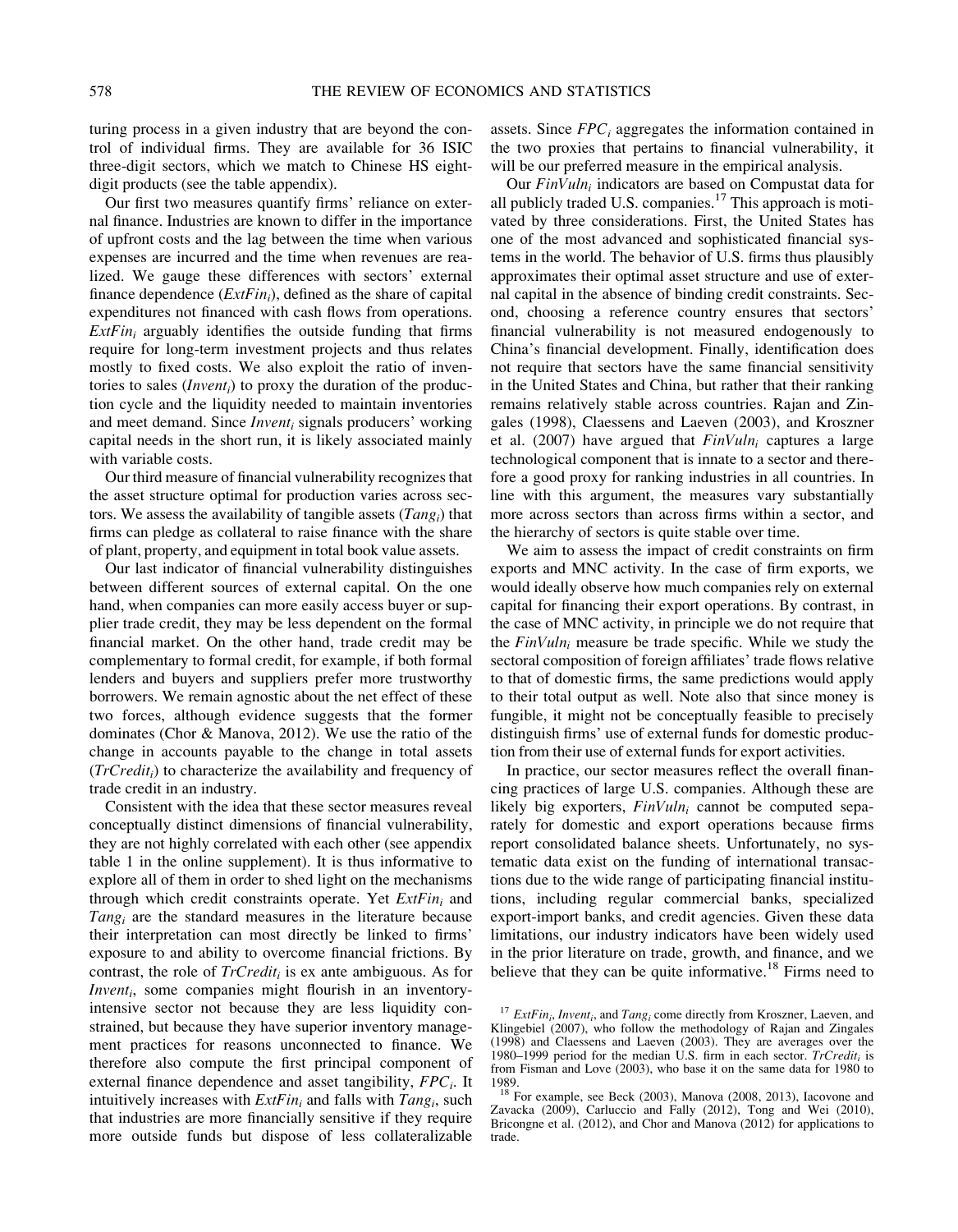| TABLE 1—DISTRIBUTION OF TRADE FLOWS ACROSS FIRMS AND SECTORS |                                                    |                    |                         |                       |                      |
|--------------------------------------------------------------|----------------------------------------------------|--------------------|-------------------------|-----------------------|----------------------|
| Firm Type                                                    | All Firms<br>(1)                                   | State Owned<br>(2) | Private Domestic<br>(3) | Joint Ventures<br>(4) | Foreign Owned<br>(5) |
| Total exports                                                | 531.36                                             | $9.8\%$            | 12.9%                   | 26.3%                 | 51.0%                |
|                                                              | Classifying sectors by external finance dependence |                    |                         |                       |                      |
| Low                                                          | 173.47                                             | 14.9%              | 23.4%                   | 29.4%                 | 32.3%                |
| High                                                         | 357.89                                             | 7.3%               | 7.8%                    | 24.8%                 | 60.1%                |
|                                                              | Classifying sectors by inventories ratio           |                    |                         |                       |                      |
| Low                                                          | 94.01                                              | 19.9%              | 18.8%                   | 32.1%                 | 29.2%                |
| High                                                         | 437.35                                             | $7.6\%$            | 11.6%                   | $25.1\%$              | 55.7%                |
| Classifying sectors by asset tangibility                     |                                                    |                    |                         |                       |                      |
| Low                                                          | 423.04                                             | $6.2\%$            | 9.9%                    | 25.9%                 | 58.0%                |
| High                                                         | 108.32                                             | 23.8%              | 24.4%                   | 28.1%                 | 23.7%                |
|                                                              | Classifying sectors by trade credit intensity      |                    |                         |                       |                      |
| Low                                                          | 285.63                                             | 4.9%               | $7.5\%$                 | 24.8%                 | 62.8%                |
| High                                                         | 245.73                                             | 15.5%              | $19.1\%$                | 28.1%                 | 37.3%                |

This table examines the distribution of Chinese trade flows across firms with different organizational structure and across sectors with different levels of financial vulnerability in 2005. External finance dependence is the share of capital expenditures not financed with cash flows from operations. Inventories ratio is the ratio of inventories to sales. Asset tangibility is the share of plant, property, and equipment in total book valu assets. Trade credit intensity is the ratio of the change in accounts payable to the change in total assets. These measures come from Kroszner et al. (2007) or Fisman and Love (2003), and are based on Compustat data for U.S. firms. The trade values in the first column are in billion U.S. dollars. The percentage shares reported in each row sum to 1.

incur the same production costs and use the same tangible assets in manufacturing for the foreign market as in manufacturing for the home country. In addition, products that entail a lot of R&D, marketing research, and distribution costs at home plausibly require similarly large trade costs of product customization, marketing, and distribution abroad. These factors suggest that whatever forces a firm in a particular industry to fund its domestic activities with outside capital will likely also force it to use external funds for its foreign sales.

In sum, we exploit a number of standard, best-practice measures of sectors' financial vulnerability. To the extent that they are imperfect proxies, measurement error would likely bias our results downward. In other words, we will be able to identify the effects of financial frictions on exports and MNC activity only if sectors' financial dependence for international activities is correlated with their financial dependence for domestic operations. Our empirical results will thus also indirectly provide support for this assumption.

## B. A First Glance at the Data

Table 1 provides an overview of the distribution of Chinese trade flows across firms with different ownership structures. Two patterns in particular stand out. First, the lion's share of Chinese trade is conducted by firms with partial or full foreign ownership. Private domestic firms were responsible for 13% of China's \$531.4 billion exports in 2005. Joint ventures accounted for slightly over a quarter, and foreign affiliates contributed more than half of China's exports. These statistics illustrate the importance of multinational companies and FDI for China's tremendous export success in the recent past.

The second pattern that emerges from table 1 is that foreign-owned firms capture a systematically bigger fraction of Chinese trade in financially more vulnerable industries. MNC affiliates channel 60.1% of exports in sectors with external finance dependence above the median, compared to 32.3% in sectors below the median. Private domestic firms mediate thrice as big a share of exports in sectors with limited need for outside finance, relative to sectors that rely more heavily on external capital. The contribution of joint ventures to China's trade is more equally balanced across industries, and its distribution falls between that for fully foreign-owned and fully domestic firms.

We observe analogous sorting behaviors when we group industries according to our other measure of firms' requirement for external funds: the inventories-to-sales ratio. Foreign affiliates account for 55.7% of exports in sectors with high liquidity needs compared to only 29.2% in sectors with limited liquidity needs. By contrast, private domestic firms carry 11.6% of trade flows in industries with high inventory ratios and 18.8% in industries with laxer credit constraints, while joint ventures conduct about a quarter of Chinese exports in all sectors. Similar patterns obtain when we distinguish between sectors with low and high levels of asset tangibility or trade credit intensity, with a greater proportion of trade performed by foreign firms relative to domestic firms in financially more vulnerable sectors.

These summary statistics are broadly consistent with our credit-constraints view of international trade and investment, and they anticipate the results from the econometric analysis in the next section.

## IV. Empirical Analysis

#### A. Empirical Design

Our goal is twofold: to assess the effect of financial frictions on firm exports (goal 1) and on the pattern of multinational activity (goal 2). To this end, we design an estimation strategy consistent with the mechanisms outlined in section II that allows us to simultaneously address both questions. It is motivated by the prior that foreign affiliates are less credit constrained than domestic companies, and hence the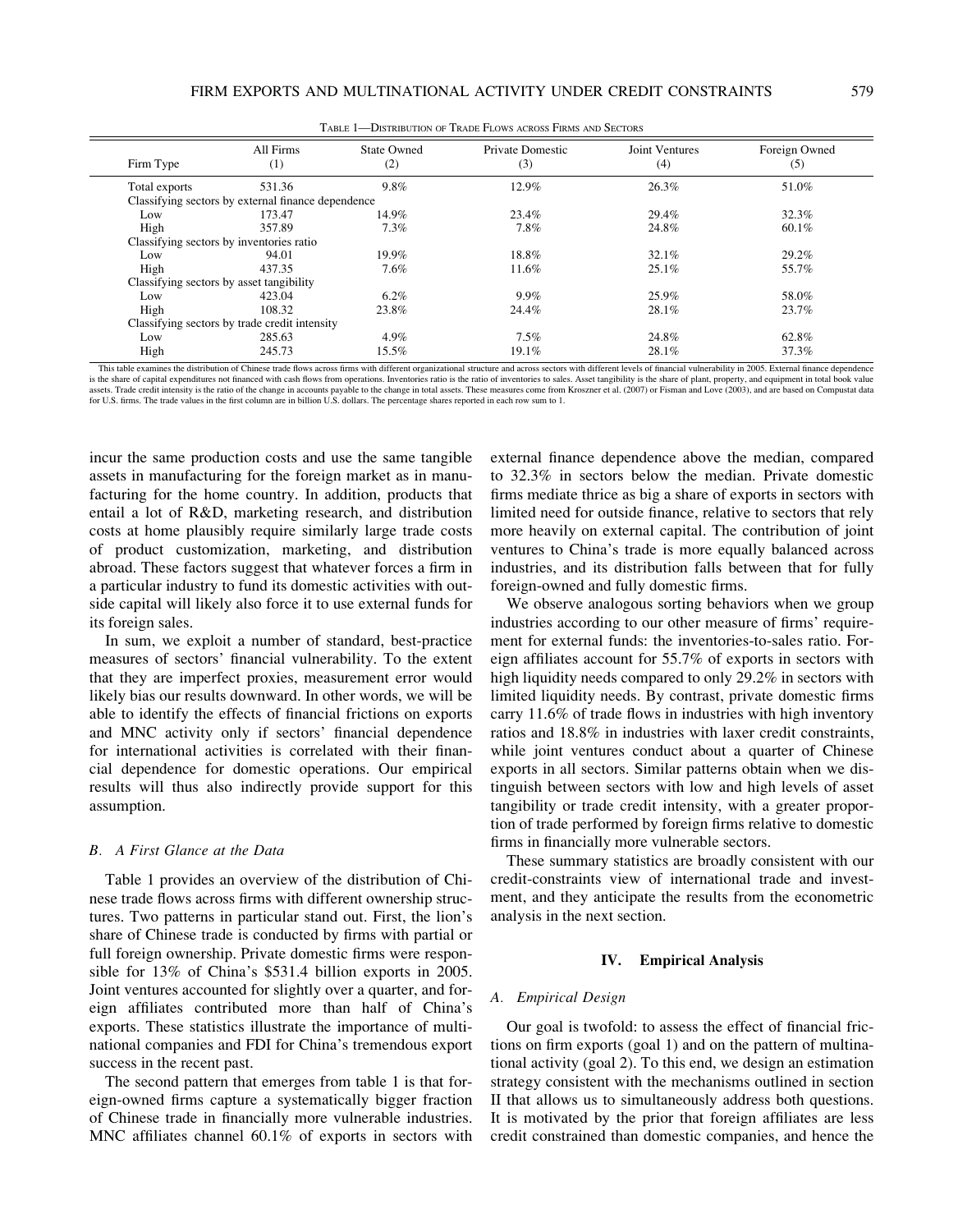impact of sectors' financial vulnerability on firm decisions will vary across ownership types. Implicitly, this estimation approach thus also tests the validity of this prior statement.

We study the variation in trade flows across sectors and firm types with the following specification:

$$
LogExpress_{fi} = \alpha + \delta \cdot FinVuln_i \cdot D_f^{FOR} + \varphi_f + \varphi_i + \varepsilon_{fi} = \alpha + \beta \cdot FinVuln_i \times D_f^V + \gamma \cdot FinVuln_i \cdot D_f^{MNC} + \varphi_f + \varphi_i + \varepsilon_{fi}.
$$
 (1)

Here  $Express_{fi}$  give firm f's global exports in industry i, while  $FinVuln_i$  references i's financial vulnerability.  $D_f^{JV}$ ,  $D_f^{MNC}$ , and  $D_f^{FOR} = D_f^{JV} + D_f^{MNC}$  are indicator variables for joint ventures, fully foreign-owned MNC affiliates, and firms with any foreign ownership, respectively, the omitted category being domestic firms. At this level of aggregation, our sample comprises 221,801 observations spanning 88,004 companies and 36 sectors.

We employ industry fixed effects  $\varphi_i$  to control for systematic differences in trade activity across sectors that do not depend on firms' organizational structure. If China has a comparative advantage in textiles, for example, textile producers might earn higher export revenues than manufacturers of electrical machinery, regardless of whether they are domestic or foreign owned. Similarly, within each multisector firm, global textile sales might exceed exports of electrical machines regardless of its ownership status. The  $\varphi$ , account for various determinants of China's comparative advantage, as well as for sector-specific demand and cost shocks that affect all firms. They also absorb the level effect of  $FinVuln_i$ .

Our regression specification further includes firm fixed effects  $\varphi_f$ . These capture all observed and unobserved firm characteristics that affect a company's trade activity equally across sectors. These may include its size, productivity, managerial competence, labor skill composition, or access to distribution networks abroad. Since the  $\varphi_f$ s subsume the ownership dummies, they also pick up the average gap in export performance between firms of different ownership types in the average industry. For instance, MNC affiliates may use their parent companies' distribution network, enjoy preferential tax treatment, be more productive, have better management practices, employ more skilled workers, or offer higher-quality products relative to domestic enterprises.

The main coefficients of interest are those on the interaction terms and are identified purely from the variation across sectors within multisector exporters.<sup>19</sup> Note that the firm fixed effects implicitly condition on firms' total financial resources, be it from banks in China, banks abroad, buyer and supplier relationships, or a foreign parent company. Through the lens of section II,  $\beta$  and  $\gamma$  should therefore reflect the profit-maximizing way in which firms allocate capital across industries: by expanding into industries in increasing order of financial vulnerability until they exhaust their resources. We also consider a baseline specification that groups partially and fully foreign-owned affiliates; the relevant coefficient then is  $\delta$ .

Importantly,  $\beta$  and  $\gamma$  lend themselves to two closely related yet distinct interpretations that correspond to our two goals. On the one hand,  $\beta$  and  $\gamma$  quantify the effect of credit constraints on firm exports (goal 1). Conceptually, we want to show that firms' access to finance affects their trade activity. The former might, however, be endogenous to the latter. To help establish causality, we exploit the variation in financial conditions across sectors which is arguably exogenous to individual firms, and interact a firm measure of financial health (ownership status) with a sector measure of financial dependence. This is in the spirit of earlier work that has interacted other proxies for firms' financial health with sectors' financial vulnerability. If credit frictions restrict trade, we anticipate lower exports in financially more sensitive sectors, but this distortion should be smaller for foreign subsidiaries than for domestic firms. We thus expect that  $\gamma > \beta > 0$ , where the first inequality reflects the notion that fully integrated MNC affiliates might benefit from deeper internal capital markets than joint ventures.

At the same time,  $\beta$  and  $\gamma$  also indicate how financial considerations affect the pattern of multinational activity (goal 2). The interaction terms compare the sectoral composition of MNCs' sales to that of domestic firms and gauges MNCs' proclivity to operate in different industries. This is in the tradition of prior studies that interact ownership dummies with other sector characteristics. Recall from section II that multiple mechanisms can make financially vulnerable sectors relatively more attractive for foreign affiliates. Conditional on their ownership status, they might have a comparative advantage in such sectors due to their superior access to finance. In addition, foreign ownership could endogenously arise in response to credit market imperfections. Both mechanisms would be consistent with  $\gamma > \beta > 0$ , and we do not distinguish between them.

The theoretical framework in section II implies that firm size would reflect firms' access to external finance if it is correlated with firm productivity and financiers favor more productive firms. A strict interpretation of the Manova (2013) model in fact predicts a one-to-one mapping of firm productivity, size, and financial health. This aligns with evidence in the finance literature that smaller firms tend to be more credit constrained than larger companies.<sup>20</sup> In view of <sup>19</sup> Forty-nine percent of the firms in our sample export in multiple sec-<br><sup>19</sup> Forty-nine percent of the firms in our sample export in multiple sec-

tors and account for 80% of the firm-sector level observations. The sector fixed effects in equation (1) are thus not a linear combination of the firm fixed effects.

 $20$  See, for example, Gertler and Gilchrist (1994), Beck et al. (2008), and Guiso, Sapienza, & Zingales (2004).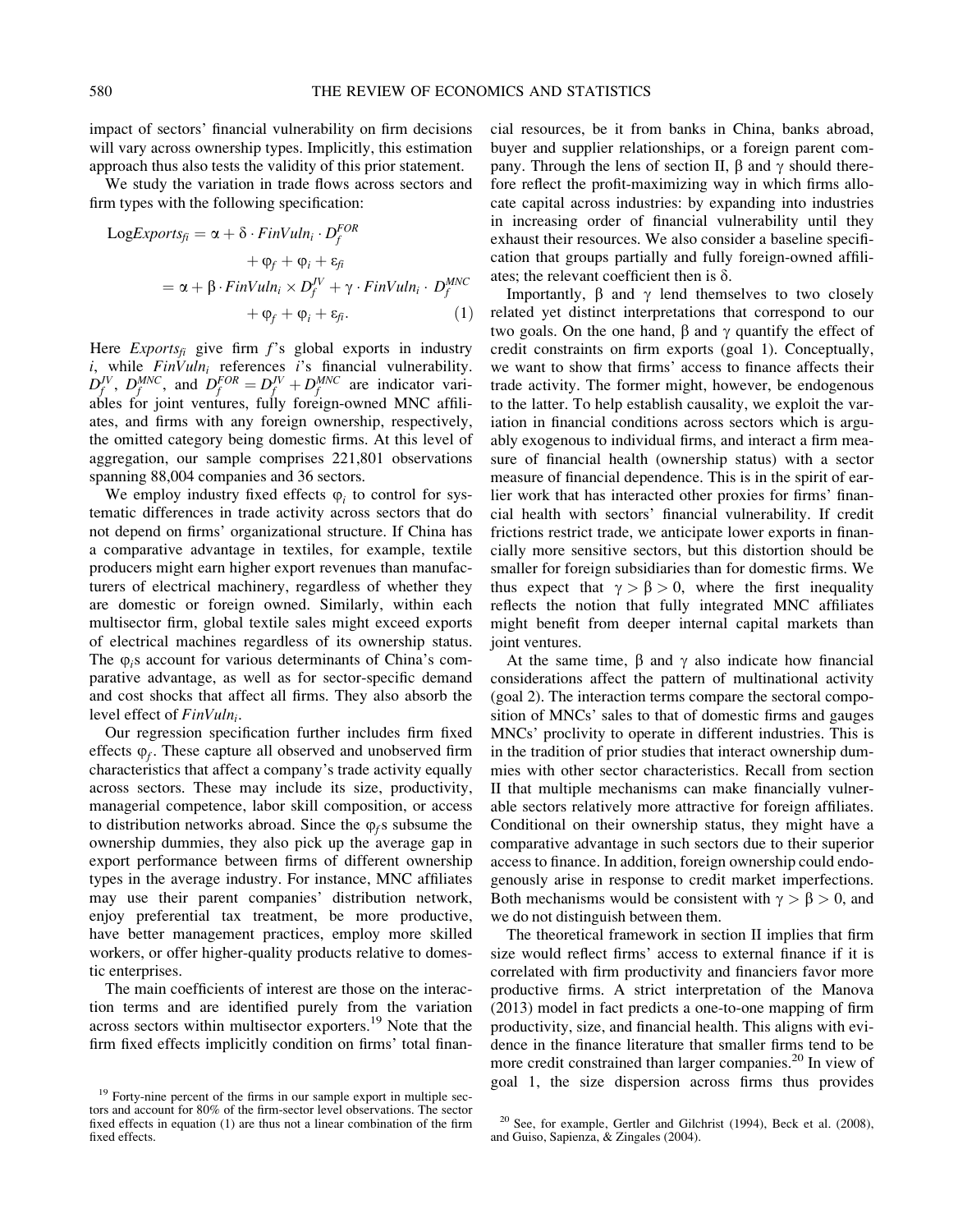another source of variation in the data that we can exploit to identify the effect of credit frictions on firm exports. In particular, we can use firm size as an additional proxy for financial health and include its interaction with sectors' financial vulnerability in the regression,  $FinVuh_i-Size_f$ .

As for goal 2, there are two countervailing forces to consider. On the one hand, MNC affiliates might be larger than domestic exporters for reasons unrelated to financial concerns. If bigger firms have a comparative advantage in financially sensitive sectors,  $\beta$  and  $\gamma$  might thus capture the role of firm size rather than that of foreign ownership per se. While still consistent with goal 1, this would run counter to goal 2. Controlling for the size interaction would then ensure that we isolate the response of foreign-owned firms to the variation in financial vulnerability across sectors instead of the response of bigger firms. On the other hand, MNC affiliates might be larger than domestic firms precisely because the former are less financially constrained. If so, adding size interactions to the regression could be viewed as overcontrolling and might underestimate the economic mechanism behind goal 2.

Given these considerations, we opt to include  $FinVuln_i: Size_f$  in specification (1) in order to be comprehensive with respect to goal 1 and conservative with respect to goal 2. To do so, we would ideally use information on firms' total output. As standard with customs data, however, we do not observe firms' sales in China. As a proxy for firm size, we instead take firms' log total exports summed across all destinations and sectors. While admittedly imperfect, this measure is motivated by robust empirical evidence in the prior literature of a strong positive correlation between firms' output and exports.<sup>21</sup>

As common with our difference-in-differences estimation technique, the covariance matrix of the error term  $\varepsilon_{fi}$  can be quite complex. From an economics perspective, the  $\varepsilon_{fi}$ s are likely correlated across sectors within firms due to unobserved firm characteristics. If these affect activity uniformly in all sectors, they would be captured with the firm fixed effects. Otherwise, Bertrand, Duflo, and Mullainathan (2004) advocate clustering errors by firm. In our case, this is complicated by the fact that the regression also includes industry fixed effects and errors might also be correlated across firms within sectors due to sector-level unobservables. From an econometric perspective, Moulton (1990) argues that errors should be clustered at the most aggregate level at which the relevant explanatory variable varies in the data. We study the interaction of a firm attribute with a sector characteristic, where the latter is arguably the exogenous one. To remain conservative and consistent, we cluster standard errors by sector throughout the paper. We have confirmed that all our results become significantly stronger when we instead cluster by firm or use Hubert-White heteroskedasticity-robust errors. These approaches typically deliver *t*-statistics that are three to four times as big.

## B. Baseline Results

Our empirical analysis proceeds in four steps. We first estimate equation (1) and document evidence consistent with our hypotheses. We then provide robustness checks indicating that our results cannot easily be attributed to confounding factors such as sample selection or other sectorlevel determinants of MNC activity. We next examine the impact of financial frictions on the extensive and intensive margins of firms' exports to shed light on the underlying economic mechanisms. Finally, we show that our findings are stronger for export destinations with higher trade costs, which lends further support to our interpretation.

Table 2 presents our baseline results for specification (1). Using the first principal component of external finance dependence and asset tangibility  $FPC_i$  to measure  $FinVuh_i$ , we see that foreign enterprises indeed export significantly more than domestic firms in financially more vulnerable sectors, relative to financially less vulnerable sectors  $(\delta > 0$ , column 1). When we distinguish between partially and wholly foreign-owned companies, we further observe that  $\gamma > \delta > \beta > 0$  (column 2). In other words, fully integrated MNC affiliates enjoy a greater advantage over domestic producers in financially dependent industries than joint ventures do. This ranking also emerges in all other regressions:  $\gamma$  is either statistically higher than  $\beta$ , or we cannot reject their equality at standard confidence levels (10%). These results accord with our prior that (a greater degree of) foreign ownership is associated with lower financial constraints as it increases access to internal capital markets and capital markets outside China.

We corroborate these findings when we use other proxies for  $FinVuln_i$  in the rest of table 2. MNC affiliates have a bigger comparative advantage over Chinese-held companies in industries with greater external finance dependence and in industries with higher inventories-to-sales ratios (columns 3 and 4). Conversely, foreign subsidiaries outperform local firms by more in industries with fewer tangible assets and in industries with scarcer trade credit (columns 5 and 6). As expected, the interaction terms switch sign in columns 5 and 6, since financially more sensitive sectors require more outside capital but dispose of less buyersupplier trade credit and collateralizable assets. To streamline the exposition, we report estimates using only  $FPC_i$ below. Qualitatively similar patterns, however, obtain for our other sector measures too.

Our results are highly significant both statistically and economically, with the exception of those for trade credit inten-

 $21$  In standard heterogeneous-firm trade models (e.g., Melitz 2003), firm size and total exports are perfectly correlated as both are driven by a single firm attribute (often interpreted as productivity). In reality, firms differ along multiple dimensions, but numerous empirical papers have documented very high correlations among productivity, size, and total exports for a wide range of developed and developing countries (see Bernard et al., 2007, for the United States). We thank Zhihong Yu at Nottingham University for confirming that in a matched sample of customs and balance sheet data for China, the correlation between firm sales and exports is 0.62 (significant at 1%) in logs and higher yet in levels.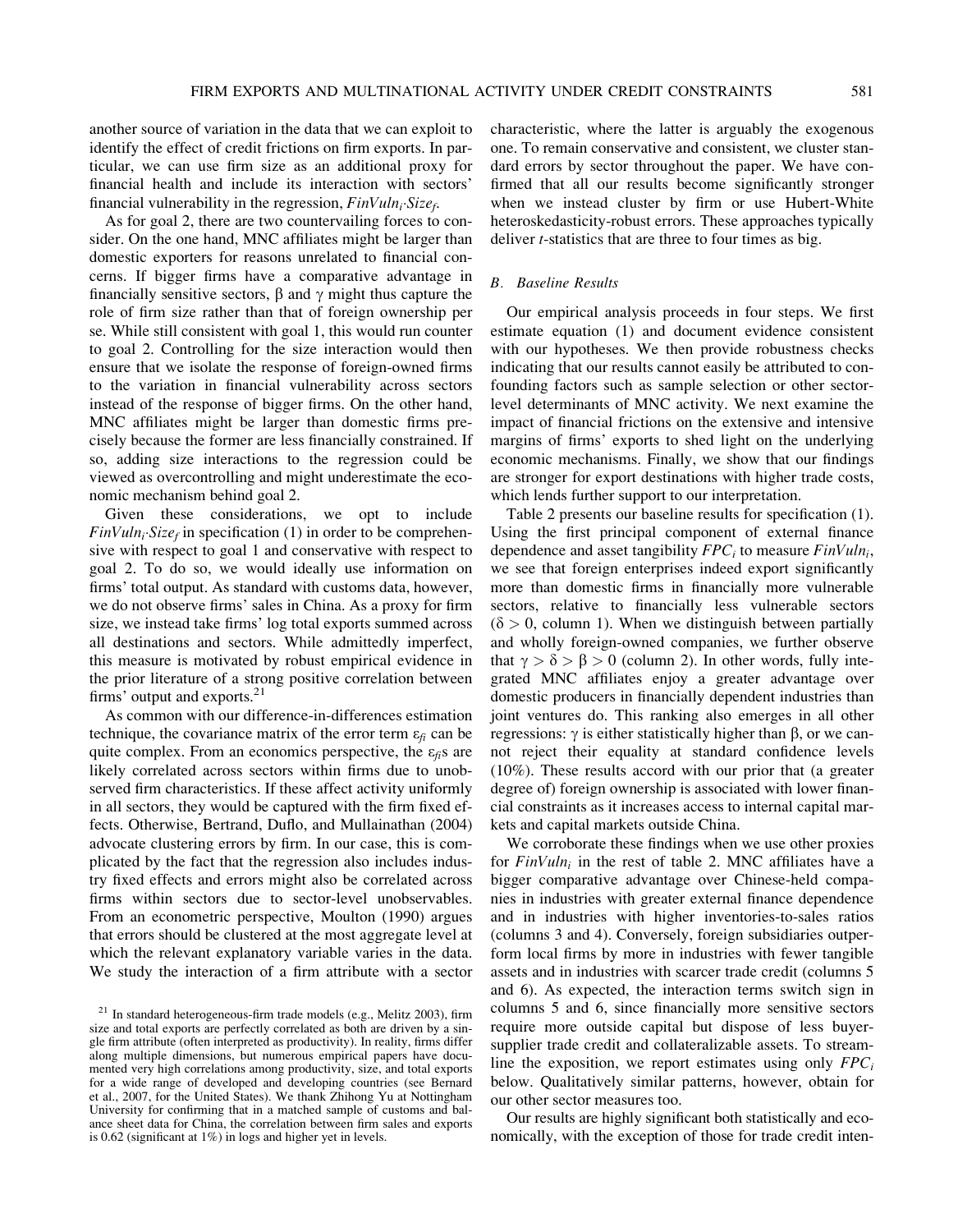|                                           |                                                                                                 | $\frac{1}{2}$        |                                                           |                      |                          |                              |  |
|-------------------------------------------|-------------------------------------------------------------------------------------------------|----------------------|-----------------------------------------------------------|----------------------|--------------------------|------------------------------|--|
| <b>Financial Vulnerability</b><br>Measure | <b>First Principal Component</b><br>(External Finance Dependence,<br><b>Asset Tangibility</b> ) |                      | External<br>Finance<br>Inventories<br>Ratio<br>Dependence |                      | Asset<br>Tangibility     | Trade<br>Credit<br>Intensity |  |
|                                           | (1)                                                                                             | (2)                  | (3)                                                       | (4)                  | (5)                      | (6)                          |  |
| $FOR \times Financial$ Vulnerability      | 0.63<br>$(6.21)$ ***                                                                            |                      |                                                           |                      |                          |                              |  |
| $JV \times$ Financial Vulnerability       |                                                                                                 | 0.54<br>$(4.68)$ *** | 0.88<br>$(4.09)$ ***                                      | 6.76<br>$(1.96)*$    | $-2.94$<br>$(-3.05)$ *** | $-1.56$<br>$(-0.40)$         |  |
| $MNC \times Financial$ Vulnerability      |                                                                                                 | 0.67<br>$(6.37)$ *** | 0.94<br>$(3.40)$ ***                                      | 7.20<br>$(2.56)$ **  | $-4.18$<br>$(-4.69)$ *** | $-5.40$<br>$(-1.46)$         |  |
| Size $\times$ Financial Vulnerability     | 0.16<br>$(3.41)$ ***                                                                            | 0.16<br>$(3.42)$ *** | 0.21<br>$(1.84)$ *                                        | 2.93<br>$(3.35)$ *** | $-1.16$<br>$(-3.96)$ *** | $-0.72$<br>$(-0.76)$         |  |
| Sector FE                                 | Yes                                                                                             | Yes                  | Yes                                                       | Yes                  | Yes                      | Yes                          |  |
| Firm FE                                   | Yes                                                                                             | Yes                  | Yes                                                       | Yes                  | Yes                      | Yes                          |  |
| $R^2$                                     | 0.52                                                                                            | 0.52                 | 0.51                                                      | 0.51                 | 0.52                     | 0.51                         |  |
| Number of observations                    | 221,801                                                                                         | 221,801              | 221,801                                                   | 221,801              | 221,801                  | 221,801                      |  |
| Number of firms                           | 88,004                                                                                          | 88,004               | 88,004                                                    | 88,004               | 88,004                   | 88,004                       |  |
| Number of sectors                         | 36                                                                                              | 36                   | 36                                                        | 36                   | 36                       | 36                           |  |

TABLE 2—FOREIGN OWNERSHIP, FIRM SIZE, AND FIRM EXPORTS DEPENDENT VARIABLE: (LOG) FIRM EXPORTS BY SECTOR

This table examines the effect of credit constraints on firm exports across sectors within firms. JV, MNC and FOR are indicator variables for joint ventures, fully foreign-owned MNC affiliates, and firms with any degree of foreign ownership respectively. Firm size is proxied by firms' (log) total exports. The measure of sectors' financial vulnerability in columns 3 to 6 is indicated in the column heading and defined as in table 1. In columns 1 and 2, it is the first principal component of sectors' external finance dependence and asset tangibility. All regressions include a constant term, firm fixed effects, and sector fixed effects. Standard errors clustered by sector. T-statistics in parentheses. Significant at \*\*\* 1%, \*\* 5%, \* 10%.

sity, which are less precisely estimated. $22$  The export advantage of firms with full (partial) foreign ownership over domestic companies is 31% (29%) larger in sectors with high needs for external capital relative to sectors with low dependence on outside finance. The corresponding estimates reach 84% and 59% when comparing sectors with few collateralizable assets to sectors with high asset tangibility. Using  $FPC<sub>i</sub>$ as a summary measure, MNC subsidiaries and joint ventures export 62% and 50% more than local firms in financially vulnerable sectors relative to financially less sensitive sectors.

Separately, table 2 also confirms that bigger exporters trade relatively more in financially more dependent industries. This pattern suggests that firm size may indeed be associated with laxer credit constraints. To gauge the extent to which controlling for it might lead us to underestimate  $\beta$  and  $\gamma$ , we rerun specification (1) without the size interactions (columns 1 versus 2 in online appendix table 2). The point estimates of interest increase slightly by 9% and 15%, respectively. This indicates that foreign ownership plays an important and independent role that is not subsumed by firm size. Moreover, the effects of full and partial foreign ownership are on average 65% and 8% bigger than that of firm size in table  $2^{23}$ 

Specification (1) includes firm fixed effects and identifies the impact of financial frictions on trade and MNC activity at the firm level. According to section II, credit constraints can also distort the selection of firms into exporting. To shed light on this mechanism, we reestimate equation (1) without firm fixed effects, adding the main effects of the ownership dummies. This perturbation lowers  $\beta$  and  $\gamma$  by 46% and 19% (columns 2 versus 3 in online appendix table 2), validating our predictions: now  $\beta$  and  $\gamma$  are identified from the variation across firms of different ownership types within sectors and the variation across sectors among firms of a given ownership type. They reflect the gap between the exports of the average foreign affiliate and the average domestic firm in a sector, and how this gap changes across sectors. These estimates therefore capture the combined effect of credit constraints on firm-level exports and on firm selection into exporting. If MNC subsidiaries are less credit constrained than domestic firms, they would face a lower productivity cutoff for exporting, especially in financially more vulnerable sectors. A foreign affiliate might then be able to sell abroad even when a domestic manufacturer of the same productivity level could not. Because less productive firms sell less, this would tend to reduce the average exports of foreign-owned firms relative to local companies in financially more dependent industries. This selection mechanism can thus explain why the regressions without firm fixed effects produce lower point estimates.

To summarize, our results consistently suggest that financial frictions hamper companies' export performance, but foreign-owned firms are less affected. Our analysis thus serves three purposes. First, it reinforces prior work on the detrimental consequences of capital market imperfections for firms' participation in international trade. Second, it indicates that financial considerations are an important determinant of the sectoral composition of MNC activity abroad. Third, it provides indirect evidence that multinational subsidiaries and joint ventures are less credit constrained than domestic enterprises.

## C. Sensitivity Analysis

Our baseline results survive a series of sensitivity checks that alleviate concerns with potential omitted variable or

 $22$  We report estimates based on columns 2, 3, and 5 in table 2 that compare sectors at the 25th and 75th percentiles of the distribution of the rele-

<sup>&</sup>lt;sup>23</sup> We compute comparative statics for each  $FinVuh_i$  measure by comparing sectors and firm sizes at the 25th and 75th percentiles of their respective distributions. We report the average comparative static across all columns in table 2.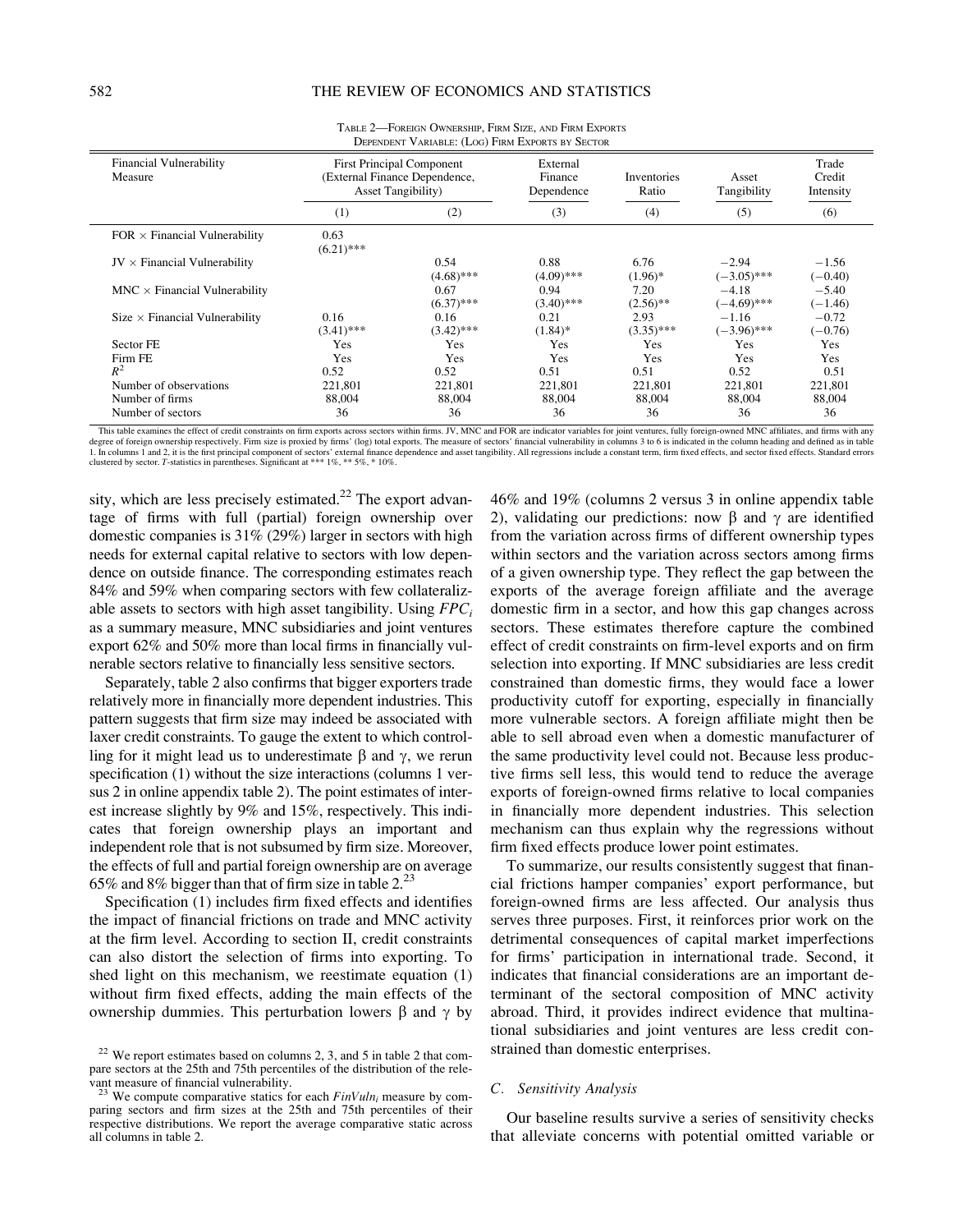sample selection biases (all available on request). While the regressions in table 2 include single-sector firms, identical point estimates of higher statistical significance obtain if we omit them from the sample. This is because with firm fixed effects, all coefficients are identified from the variation across industries within multisector manufacturers. The same holds for all other specifications that follow when the unit of observation is the firm-sector pair. When the outcome of interest varies by firm-sector-destination or firm-productdestination triplet, removing the single-sector sellers leads to virtually identical results of higher significance.<sup>24</sup> Our findings are also robust to adding SOEs to the sample, which do not appear systematically different from private domestic firms (column 4 of online appendix table 2).

The prior literature has highlighted a number of factors unrelated to financial frictions that influence MNC incentives. Our estimates might thus spuriously capture the role of industry characteristics other than financial vulnerability. For example, sectors' factor intensity can shape headquarters' decision to offshore manufacturing within the boundaries of the firm (Helpman, 1984; Yeaple, 2003; Antràs, 2003). In the presence of imperfect contractibility and relationship-specific investments, multinational activity is also more likely than arm's-length outsourcing in R&D- and contract-intensive sectors (Antràs, 2003). R&D-intensive companies might similarly prefer to offshore production inhouse if they are concerned about the expropriation of their intellectual property (Javorcik & Wei, 2009).

Online appendix table 2 indicates that these alternative determinants of MNC activity are likely orthogonal to credit frictions. We expand specification (1) to include the interactions of firm size and the ownership dummies with sectors' physical and human capital intensity (column 5), R&D intensity (column 6), or contract intensity (column 7).<sup>25</sup> Our results for  $\beta$  and  $\gamma$  remain unchanged. Moreover, the economic effect of financial vulnerability is on par with that of human capital intensity, about three times that of physical capital intensity, and as much as ten times that of contract intensity.<sup>26</sup> These comparative statics illustrate the importance of financial factors to the operations of multinational companies.

Separately, foreign-owned firms could face either more or less severe agency problems than domestic firms. On the one hand, MNCs from countries with stronger corporate governance institutions than China may better handle conflicts between controlling and minority shareholders, or among shareholders, managers, and other stakeholders. On the other hand, if MNCs are larger on average and have more dispersed shareholders that are less effective at monitoring managers, they may suffer worse agency problems. Our results could reflect an effect other than financial frictions if both MNCs better resolve corporate governance issues and such issues are more prevalent in financially more dependent sectors.

We perform three checks and find no support for this alternative governance explanation. First, we construct an index of industries' corporate governance intensity and find that it is not significantly correlated with industries' financial vulnerability  $FPC<sub>i</sub>$  (correlation coefficient, 0.13; pvalue,  $0.60$ ).<sup>27</sup> Second, we add interactions of firm size and ownership with sectors' governance intensity to regression (1). This not only does not affect  $\beta$  and  $\gamma$ , but also reveals no differential performance of foreign and domestic firms in governance-intensive sectors. Finally, we see no evidence that financially more vulnerable sectors attract more MNCs from countries with superior corporate governanceinstitutions or that MNCs from such countries enjoy a comparative advantage in financially sensitive sectors.<sup>28</sup>

## D. Intensive versus Extensive Margin

We next explore the mechanisms through which credit constraints affect firms' export performance and multinational activity by examining their effect on different margins of trade. As described in section IIA, frictions in the financing of variable costs would distort the intensive margin by reducing the value of firm sales to individual export markets. By contrast, frictions in the financing of fixed trade costs would curb the extensive margin by restricting the number of markets that firms enter.

We first analyze the impact of financial frictions on the intensive margin. Defining export markets at the countrysector level, we consider firm  $f$ 's exports to destination  $d$  in industry  $i$ , Exports $_{fdi}$ :

$$
logExpress_{fdi} = \alpha + \beta \cdot FinVuln_i \cdot D_f^{\text{IV}} + \gamma \cdot FinVuln_i \cdot D_f^{\text{ANC}} + \varphi_f + \varphi_d + \varphi_i + \varepsilon_{fdi}. \tag{2}
$$

In addition to sector and firm fixed effects, this specification allows us to control for unobserved market characteristics

<sup>&</sup>lt;sup>24</sup> When we estimate column 3 of online appendix table 2 separately for single- and multisector exporters, we obtain lower point estimates for the former. This implies that the effect of financial frictions on selection into exporting is stronger for single-sector (and presumably most constrained) firms close to the export cutoff, consistent with section IIA. Separately, we have also found qualitatively similar patterns for new and continuing ex-

porters.<br><sup>25</sup> Data on sectors' factor, R&D and contract intensity from Braun<br>2007). Since most R&D (2003), Kroszner et al. (2007), and Nunn (2007). Since most R&D expenses are incurred upfront, high R&D intensity may generate greater needs for external finance. Controlling for R&D intensity might thus be overcontrolling and underestimate the effect of credit frictions.<br><sup>26</sup> For each sector measure, we calculate the advantage that foreign

affiliates enjoy over domestic firms in a sector at the 75th percentile relative to a sector at the 25th percentile. We then compare these estimates across sector measures.

 $27$  We measure sector *i*'s natural dependence on effective corporate governance with the average governance index across all U.S. firms in sector  $i$  using data from Gompers, Ishii, and Metrick (2003). We are able to do this for twenty industries.

We conducted online searches to manually identify the parent country for the largest 4,557 MNC affiliates in our data based on firm names, location in China, and industry affiliation. We follow La Porta et al. (1998, 2002) in measuring the strength of countries' corporate governance institutions with a dummy for common law legal origin or a continuous index of antidirector rights.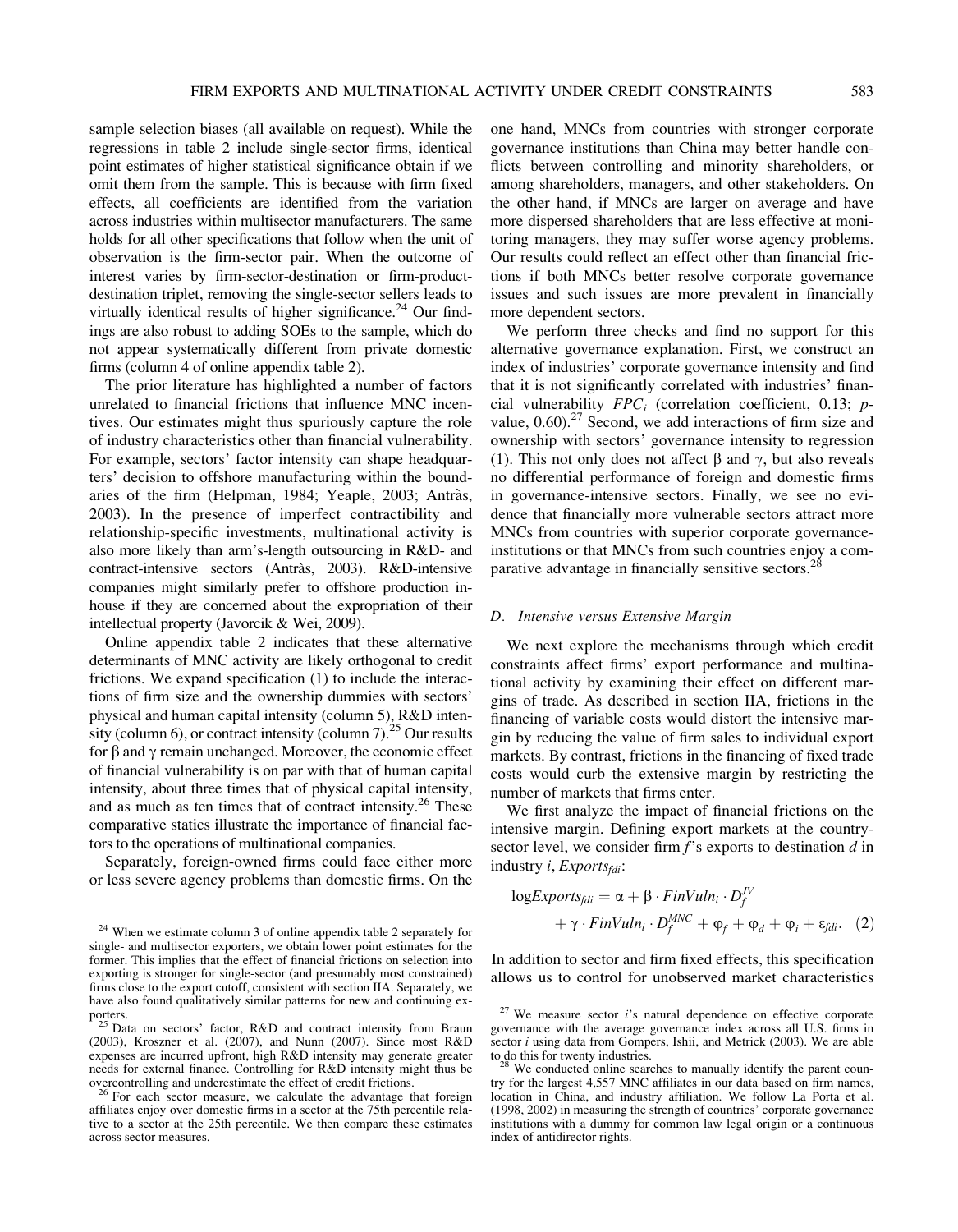| Dependent Variable                    | Intensive Margin                                       |                                                         | <b>Extensive Margin</b>                                     |                                                     |                                                 |                                                             |  |
|---------------------------------------|--------------------------------------------------------|---------------------------------------------------------|-------------------------------------------------------------|-----------------------------------------------------|-------------------------------------------------|-------------------------------------------------------------|--|
|                                       | (log) Exports by<br>Firm-Sector-<br>Destination<br>(1) | (log) Exports by<br>Firm-Product-<br>Destination<br>(2) | $(\log)$ #<br>Destination-Products<br>by Firm-Sector<br>(3) | $(\log)$ #<br>Destinations<br>by Firm-Sector<br>(4) | $(\log)$ #<br>Products by<br>Firm-Sector<br>(5) | $(log)$ # Products<br>by Firm-Sector-<br>Destination<br>(6) |  |
| $JV \times$ Financial Vulnerability   | 0.47<br>$(5.09)$ ***                                   | 0.41<br>$(4.56)$ ***                                    | 0.11<br>$(1.93)*$                                           | 0.11<br>$(2.41)$ **                                 | 0.02<br>(0.36)                                  | 0.03<br>(1.50)                                              |  |
| $MNC \times Financial$ Vulnerability  | 0.62<br>$(7.49)$ ***                                   | 0.54<br>$(6.60)$ ***                                    | 0.12<br>$(2.00)*$                                           | 0.10<br>$(2.33)$ **                                 | 0.02<br>(0.45)                                  | 0.04<br>$(1.78)$ *                                          |  |
| $Size \times Financial$ Vulnerability | 0.14<br>$(3.98)$ ***                                   | 0.09<br>$(3.71)$ ***                                    | 0.04<br>$(2.84)$ ***                                        | 0.03<br>$(3.02)$ ***                                | 0.03<br>$(2.49)$ **                             | 0.02<br>$(3.32)$ ***                                        |  |
| Firm FE, sector FE                    | Yes                                                    | Yes                                                     | Yes                                                         | Yes                                                 | Yes                                             | Yes                                                         |  |
| <b>Destination FE</b><br>$R^2$        | Yes<br>0.37                                            | Yes<br>0.34                                             | 0.52                                                        | 0.55                                                | 0.57                                            | Yes<br>0.35                                                 |  |
| Number of observations                | 978.140                                                | 1,824,950                                               | 221,801                                                     | 221,801                                             | 221,801                                         | 978,140                                                     |  |
| Number of firms                       | 88,004                                                 | 88,004                                                  | 88,004                                                      | 88,004                                              | 88,004                                          | 88,004                                                      |  |
| Number of sectors                     | 36                                                     | 36                                                      | 36                                                          | 36                                                  | 36                                              | 36                                                          |  |
| Number of destinations                | 231                                                    | 231                                                     | $\qquad \qquad$                                             |                                                     |                                                 | 231                                                         |  |

TABLE 3—EXTENSIVE AND INTENSIVE MARGINS OF FIRM EXPORTS

This table examines the effect of credit constraints on the extensive and intensive margins of firm exports. The dependent variable is indicated in the column heading. Financial vulnerability is measured by the first principal component of external finance dependence and asset tangibility. All other variables are defined as in table 2. All regressions include a constant term, firm fixed effects, and sector fixed effects. Columns 1, 2, and 6 also include destination fixed effects. Standard errors clustered by sector. T-statistics in parentheses. Significant at \*\*\* 1%, \*\* 5%, \* 10%.

with country fixed effects in order to more cleanly isolate the impact of credit constraints. For example, the  $\varphi_d$ s account for the cross-country variation in market size, consumer income, exchange rates, and trade costs (e.g., tariff and nontariff barriers, quality of ports and other infrastructures). With this exhaustive set of fixed effects, the coefficients on the interaction terms are identified from the variation in financial vulnerability across sectors and in ownership types across firms within destination markets, and from the variation across sectors and destinations within firms. At this level of disaggregation, 978,140 observations span 88,004 companies, 231 importing countries, and 36 sectors.

MNC affiliates and joint ventures have systematically higher bilateral exports in financially more vulnerable industries than private domestic firms (column 1 of table 3). Bigger sellers also conduct more bilateral trade in financially more sensitive sectors. These results are highly statistically and economically significant, with point estimates about 90% as large as those for firms' global exports in table 2. Similar patterns obtain when we explore the full dimensionality of the data and examine firms' bilateral exports by HS eight-digit product, for a sample of 1,824,950 observations (column 2).<sup>29</sup>

We next evaluate the consequences of financial market imperfections for the extensive margin of firm exports. The granularity of the data allows us to define this margin in different ways. This has the advantage that we do not have to take a stance on the specific level at which firms incur fixed trade costs or enjoy cost synergies across destina-

tions within a product or across products within a destination.

We first consider three measures of the extensive margin at the firm-sector level and reestimate specification (1) using each of them as the outcome variable. Exporters' product scope ( $log\#Products_{fi}$ ) counts the number of HS8 products that firm  $f$  sells to at least one market in industry  $i$ . The number of destinations ( $log\#Dest_{fi}$ ) gives the number of countries that f serves with at least one product in sector i. The number of destination-product markets  $(\log \#)$ ProdDest<sub>fi</sub> =  $log(\sum \# Products_{fdi})$  represents all of *f*'s trading relationships in industry *i* by summing the number of bilaterally traded products to country  $d$  across destinations d. Finally, we use  $log#Products_{fdi}$  itself as a fourth indicator of firms' extensive margin and as the outcome variable in equation (2). This allows us to include destination fixed effects  $\varphi_d$  to control for unobserved importer characteristics that might affect exporters' optimal product scope in d.

The evidence in table 3 suggests that in financially more vulnerable sectors, bigger and foreign-owned firms tend to serve more destinations than domestic enterprises (column 4). They usually also export a broader range of products in the markets they enter (column 6). As a result, they establish more trading relationships in total (column 3). On the other hand, exporters' overall product scope appears less responsive to the variation in financial conditions across sectors (column  $5$ ).<sup>30</sup> These regressions impose a specific functional form by applying OLS to logged dependent variables. If we instead adopt the negative binomial model or if

<sup>&</sup>lt;sup>29</sup> Decomposing bilateral sales by product into unit values and quantities traded, we have found that foreign firms export larger quantities than domestic firms in financially more sensitive sectors. This suggests that financial frictions prevent firms from operating at their full export potential. The evidence for export prices is mixed, indicating that credit constraints might curtail companies' export potential by limiting both productivity and quality improvements.

<sup>&</sup>lt;sup>30</sup> The results for the extensive margin hold when we consider the reliance on external finance for fixed costs  $(ExtFin_i)$ , but only the size interaction enters significantly when we focus on the financing of variable  $costs$  (*Invent<sub>i</sub>*), consistent with the idea that fixed costs are more relevant to firms' extensive-margin decisions than variable costs.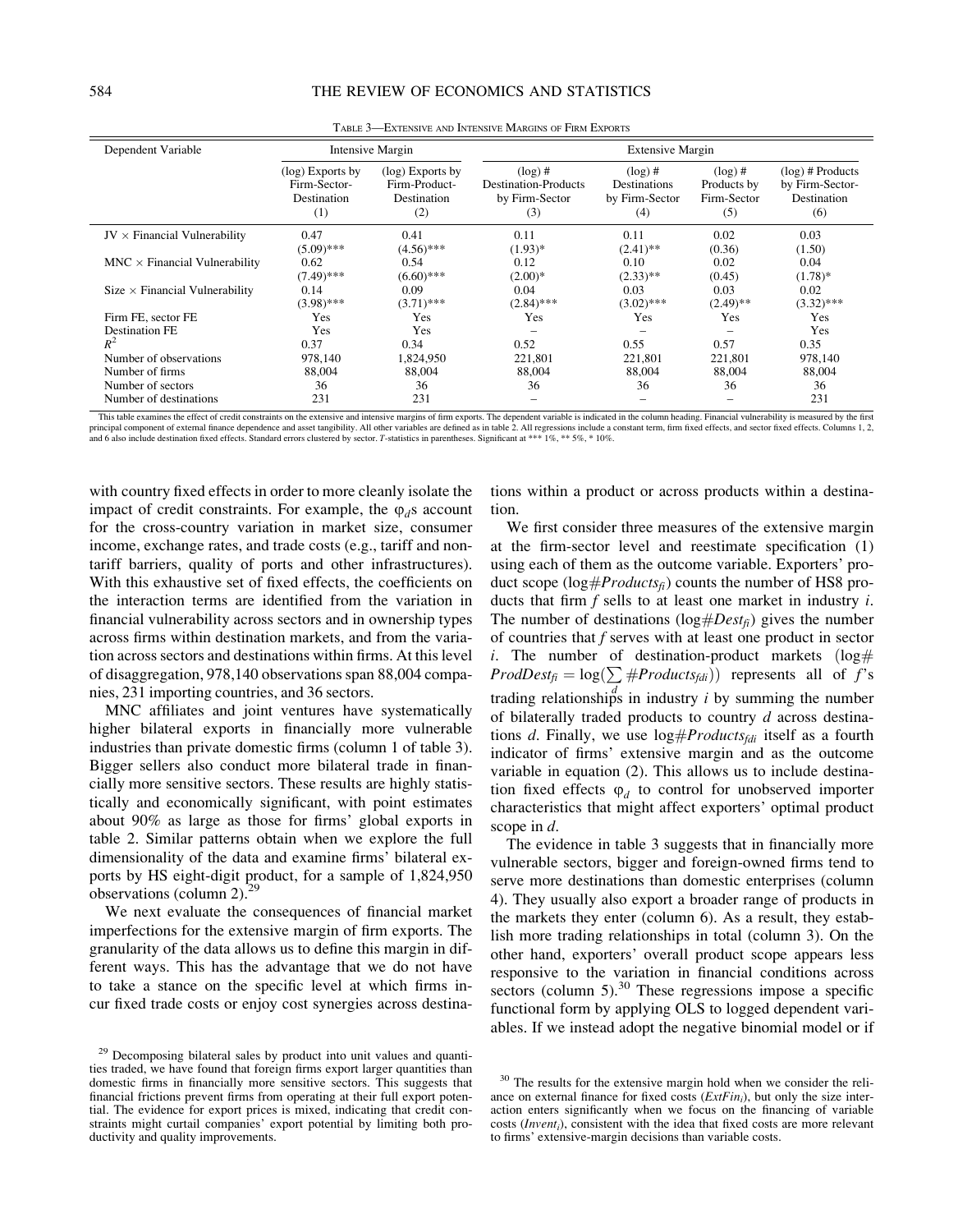we cluster by firm, significant coefficients obtain for all extensive margins. $31$ 

These patterns imply that credit constraints restrict firms' ability to enter more markets, widen their product scope, and expand their trade volumes. This has three implications in view of the theory in section IIA. First, our results are consistent with firms facing constraints in the financing of both fixed and variable export costs, as reflected in the distortions to the extensive and the intensive margins, respectively. Financial frictions appear to operate mainly through the intensive margin (average bilateral exports by product, 80%), with a more modest effect on the extensive margin (number of destination-product markets, 20%): the point estimates for  $#ProdDest_{fi}$  are about 20% of those for total exports in table  $2^{32}$ 

Second, our findings indirectly support priors that firms face a fixed export entry cost in each destination-product market. If these costs were instead market specific but independent of product scope or were constant at the product level regardless of the number of destinations, credit constraints would have affected either only  $\#Dest_{fi}$  or  $\#Products_{fi}$ , but not both  $\#ProdDest_{fi}$  and  $\#Products_{fdi}$ .

Finally, the results for exporters' extensive margin suggest that financial frictions distort trade flows above and beyond firms' domestic production. If cross-border sales were only as sensitive to credit constraints as domestic activities, distortions to trade volumes would be proportional to distortions to total production, but there would be no adjustments along the extensive margin of trade. Our findings are thus aligned with earlier evidence that exporters are more reliant on external finance than domestic producers are.

## E. Additional Evidence

We have argued that financial frictions restrict crossborder trade because firms are unable to cover upfront expenses associated with exporting. Were these expenses negligible or not borne upfront, access to finance would be irrelevant and credit constraints not binding. As further evidence for the credit mechanism, we show that foreign affiliates outperform domestic companies not just in financially more vulnerable sectors in general, but specifically when firms face higher export costs. We exploit the fact that some destinations are costlier to serve than others. The availability of outside capital will be more important when both a

 $\frac{1}{\left(\frac{\sum_{d} Exports_{fdi}}{\#ProdDest_{fi}}\right)} \neq$ 

market entails higher trade costs and exporters require more external finance to meet these costs. We therefore construct a finer indicator of the credit conditions pertinent to firms in sector  $i$  selling to country  $d$  as the product of two variables,  $TradeCost_d \cdot FinVuln_i$ . Using this measure in place of  $FinVuh_i$ , we estimate a modified version of specification (2) for firms' bilateral exports by industry:

$$
logExpress_{fdi} = \alpha + \beta \cdot (TradeCost_d \cdot FinVuln_i) \cdot D_f^{\text{IV}} + \gamma \cdot (TradeCost_d \cdot FinVuln_i) \cdot D_f^{\text{MNC}} + \delta \cdot (TradeCost_d \cdot FinVuln_i) + \varphi_f + \varphi_d + \varphi_i + \varepsilon_{fi}. \tag{3}
$$

As before, we include firm, sector, and destination fixed effects. These still subsume the main effects of the ownership dummies  $D_f^{\text{IV}}$  and  $D_f^{\text{MNC}}$ , but not that of  $\text{TradeCost}_d$ . FinVuln<sub>i</sub>.

We employ four common proxies for  $TradeCost_d$ . Log bilateral distance to China reflects the variable transportation costs associated with trade transactions. It might also correlate with taste similarity across borders and hence the cost of product customization. For the fixed costs of shipping, setting up, and maintaining foreign distribution networks, we use three estimates from the World Bank's Doing Business Report: the log nominal cost (per shipping container), the log number of days, and the log number of documents required to export to destination d. These four variables deliver sharp results consistent with our conclusion that financial frictions distort international trade flows and affect the sectoral composition of MNC activity (table 4). In financially more vulnerable industries, bigger and foreign-owned firms export more than smaller domestic companies to countries associated with higher trade costs.

In the working paper version of this paper (Manova, Wei, & Zhang, 2011), we also study the variation in financial conditions across Chinese provinces in terms of bank credit availability. It is in principle ambiguous whether domestic firms face fewer credit constraints than foreign subsidiaries in financially more developed regions. This ambiguity arises because MNC affiliates can potentially raise capital from multiple sources (banks in China, banks in other countries, and parent companies), but these alternative sources of funding could be substitutes or complements. Moreover, it is not obvious how domestic and foreign firms interact in the Chinese capital market and how local banks allocate resources among them. We find some suggestive but inconclusive evidence that MNC affiliates export relatively more than domestic companies in financially more vulnerable sectors when they are based in financially less developed provinces.<sup>33</sup> Local financial develop-

 $31$  NBM allows the dispersion parameter for the distribution of the outcome variable to vary across firms. However, it is not a linear estimator and does not permit firm fixed effects. In OLS, these act as slope-preserving shifts in the intercept and allow us to estimate and naturally interpret the effect of credit constraints across sectors within firms.<br><sup>32</sup> Note that  $log(Exports_{\bar{f}}) = log(#ProdDest_{\bar{f}}) + log$ 

 $\sum$ log (*Exports<sub>fdi</sub>*). By comparing the estimates from running equation (1) d

 $\int_a^d$  for log(*Exports<sub>fi</sub>*) and log(*#ProdDest<sub>fi</sub>*), we can decompose the effect of financial frictions on total firm exports into extensive and intensive margins, where the latter is defined as average bilateral exports per destination-product market. Specification (2) instead considers  $log (Exports<sub>fdi</sub>)$ .

<sup>&</sup>lt;sup>33</sup> Similar patterns emerge if we aggregate the data and study total exports by province, sector, and ownership type. This is consistent with subsequent evidence in Jarreau and Poncet (2012).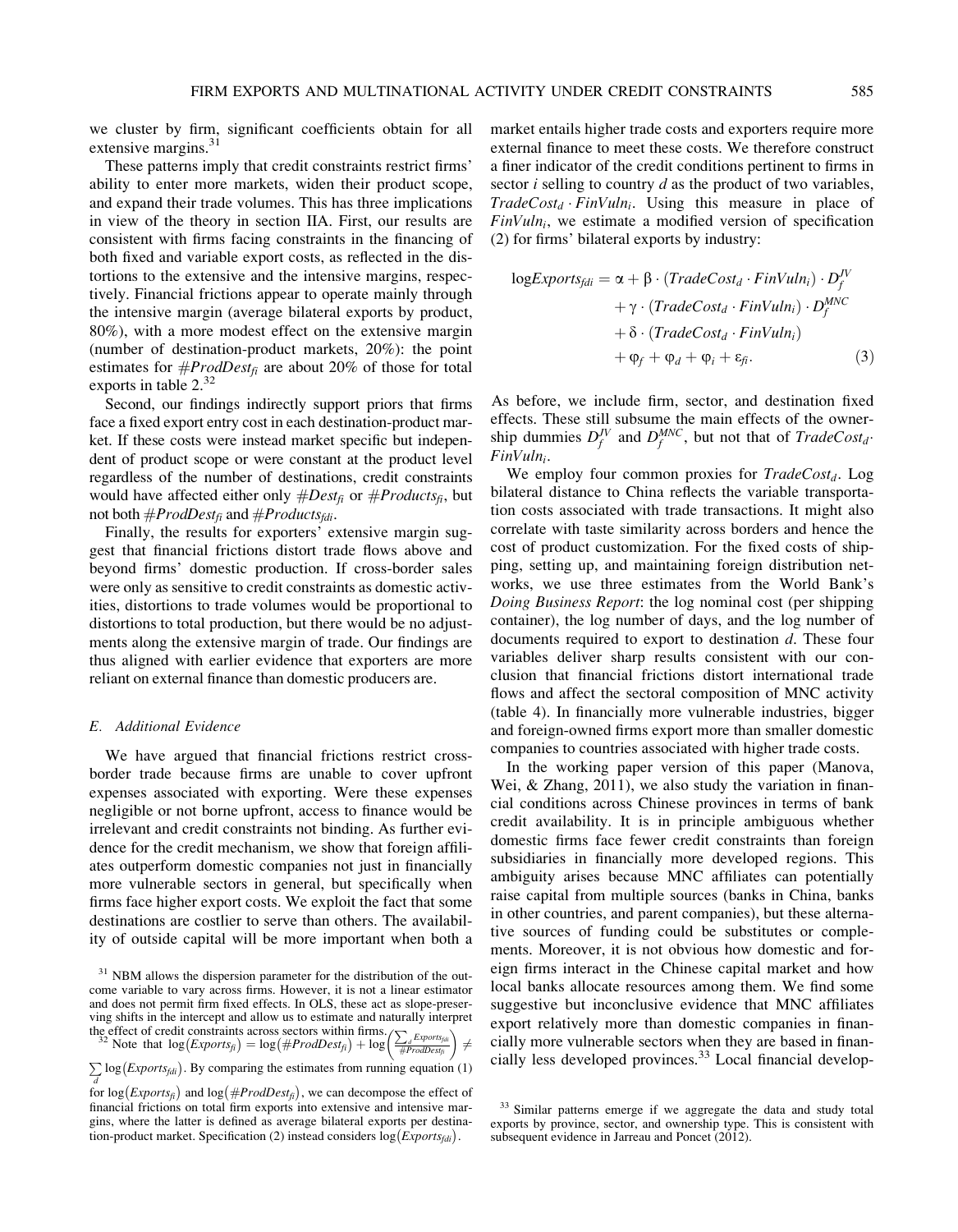| <b>Trade Cost Measure</b>             | $(log)$ Distance<br>(1)  | (log) Import Cost<br>(2) | (log) Import Docs<br>(3) | (log) Import Days<br>(4) |
|---------------------------------------|--------------------------|--------------------------|--------------------------|--------------------------|
| $Cost \times Financial$ Vulnerability | $-0.30$<br>$(-3.34)$ *** | $-0.38$<br>$(-3.17)$ *** | $-1.25$<br>$(-4.28)$ *** | $-0.83$<br>$(-4.29)$ *** |
| $JV \times Cost \times$               | 0.05                     | 0.07                     | 0.23                     | 0.15                     |
| $\times$ Financial Vulnerability      | $(5.06)$ ***             | $(5.10)$ ***             | $(4.47)$ ***             | $(4.13)$ ***             |
| $MNC \times Cost \times$              | 0.07                     | 0.09                     | 0.29                     | 0.18                     |
| $\times$ Financial Vulnerability      | $(7.42)$ ***             | $(7.61)$ ***             | $(6.41)$ ***             | $(5.28)$ ***             |
| Size $\times$ Cost $\times$           | 0.02                     | 0.02                     | 0.06                     | 0.04                     |
| $\times$ Financial Vulnerability      | $(3.91)$ ***             | $(3.97)$ ***             | $(3.94)$ ***             | $(3.88)$ ***             |
| Firm FE, sector FE                    | Yes                      | Yes                      | Yes                      | Yes                      |
| <b>Destination FE</b>                 | Yes                      | Yes                      | Yes                      | Yes                      |
| $R^2$                                 | 0.37                     | 0.37                     | 0.37                     | 0.37                     |
| Number of observations                | 977,119                  | 956,320                  | 956,320                  | 956,320                  |
| Number of firms                       | 88,001                   | 87,640                   | 87,640                   | 87,640                   |
| Number of sectors                     | 36                       | 36                       | 36                       | 36                       |
| Number of destinations                | 210                      | 171                      | 171                      | 171                      |

TABLE 4—TRADE COSTS ACROSS EXPORT DESTINATIONS DEPENDENT VARIABLE: (LOG) FIRM EXPORTS BY SECTOR AND DESTINATION

This table examines the effect of credit constraints on firm exports across destinations with different trade costs. Trade costs (Cost) are measured by log bilateral distance, the log nominal cost of importing per shipping container, the log number of required import documents, or the log number of days necessary for import procedures as indicated in the column heading. These measures come from CEPII and the World Bank's Doing Business Report. All other variables are defined as in table 3. All regressions include a constant term, firm fixed effects, sector fixed effects, and destination fixed effects. Standard errors clustered by sector. T-statistics in parentheses. Significant at \*\*\* 1%, \*\* 5%, \* 10%.

ment, however, does not fully compensate for domestic firms' relatively worse access to banks abroad and to deeper internal capital markets. Were that the case, we would not find our baseline results that MNCs have a comparative advantage in financially vulnerable sectors.<sup>34</sup>

## V. Conclusion

This paper provides microlevel evidence on the harmful consequences of financial market imperfections for firms' ability to engage in international trade. We show that credit constraints restrict companies' total exports, prevent them from entering more markets, and limit their export product range.

We also demonstrate that foreign subsidiaries and joint ventures in China have superior export performance in financially more vulnerable sectors relative to private domestic firms. This comparative advantage is consistent with MNC affiliates being less credit constrained due to their access to deeper internal capital markets and external capital markets abroad. Our findings thus highlight the importance of credit conditions in determining the organizational and production activities of multinational corporations.

More broadly, our results suggest that FDI might alleviate the effects of credit frictions on growth, trade, and private sector development in financially immature economies. Yet the 2007–2009 global crisis has raised concerns about the spread of financial shocks via MNCs' network of affiliates. Whether multinational activity and foreign capital flows improve steady-state credit conditions in host countries at the expense of greater volatility and exposure to world crises is a fruitful area for future research.

#### REFERENCES

- Ahn, J. B., A. Khandelwal, and S.-J. Wei, ''The Role of Intermediaries in Facilitating Trade,'' Journal of International Economics 84 (2011), 73–85.
- Alfaro, L., and M. Chen, ''Surviving the Global Financial Crisis: Foreign Ownership and Establishment Performance,'' American Economic Journal: Economic Policy 4:3 (2012), 30–55.
- Amiti, M., and D. Weinstein, "Exports and Financial Shocks," Quarterly Journal of Economics 126 (2011), 1841–1877.
- Antràs, P., "Firms, Contracts, and Trade Structure," Quarterly Journal of Economics 118 (2003), 1375–1418.
- Antràs, P., M. Desai, and F. Foley, "Multinational Firms, FDI Flows and Imperfect Capital Markets,'' Quarterly Journal of Economics 124 (2009), 1171–1219.
- Auboin, M., ''Boosting the Availability of Trade Finance in the Current Crisis: Background Analysis for a Substantial G20 Package,'' CEPR working paper 35 (2009).
- Beck, T., "Financial Development and International Trade: Is There a Link?'' Journal of International Economics 57 (2002), 107–131.
- "Financial Dependence and International Trade," Review of International Economics 11 (2003), 296–316.
- Beck, T., A. Demirgüç-Kunt, L. Laeven, and R. Levine, "Finance, Firm Size, and Growth," Journal of Money, Credit and Banking 40 (2008), 1379–1405.
- Becker, B., J. Chen, and D. Greenberg, ''Financial Development, Fixed Costs, and International Trade,'' Review of Corporate Finance Studies 2:1 (2013), 1–28.
- Berman, N., and J. Héricourt, "Financial Factors and the Margins of Trade: Evidence from Cross-Country Firm-Level Data," Journal of Development Economics 93 (2010), 206–217.
- Bernard, A., J. Jensen, S. Redding, and P. Schott, "Firms in International Trade,'' Journal of Economic Perspectives 21 (2007), 105–130.
- Bertrand, M., E. Duflo, and S. Mullainathan, ''How Much Should We Trust Differences-in-Differences Estimates?'' Quarterly Journal of Economics 119 (2004), 249–275.
- Bertrand, M., P. Mehta, and S. Mullainathan, "Ferreting Out Tunneling: An Application to Indian Business Groups," Quarterly Journal of Economics 117 (2002), 121–148.
- Bilir, K., D. Chor, and K. Manova, ''Host-Country Financial Development and Multinational Activity,'' NBER working paper 20046 (2013).
- Brainard, L., ''An Empirical Assessment of the Proximity-Concentration Trade-Off between Multinational Sales and Trade,'' American Economic Review 87 (1997), 520–544.

<sup>&</sup>lt;sup>34</sup> We have also found that provincial financial development supports more SOEs relative to private domestic firms in financially more vulnerable sectors, but not higher SOE firm-level exports. This suggests that state-owned banks might favor SOEs, but SOEs do not optimally allocate resources in response to sectors' financial vulnerability.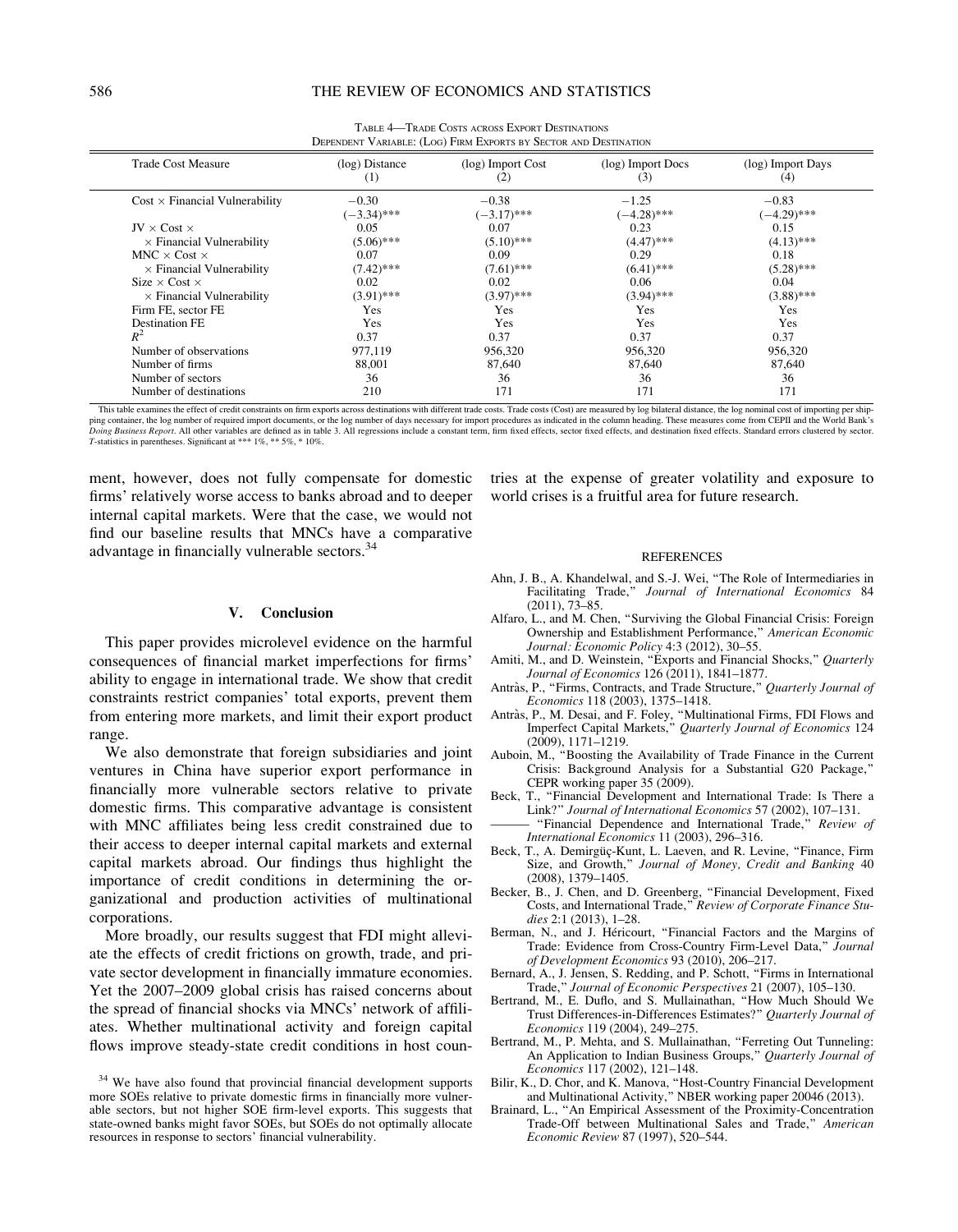- Branstetter, L., R. Fisman, and F. Foley, ''Do Stronger Intellectual Property Rights Increase International Technology Transfer? Empirical Evidence from U.S. Firm-Level Panel Data," Quarterly Journal of Economics 121 (2006), 321–349.
- Braun, M., "Financial Contractibility and Asset Hardness," University of California, Los Angeles mimeograph (2003).
- Bricongne, J. C., L. Fontagné, G. Gaulier, D. Taglioni, and V. Vicard, 'Firms and the Global Crisis: French Exports in Turmoil," Journal of International Economics 87 (2012), 134–146.
- Buch, C., I. Kesternich, A. Lipponer, and M. Schnitzer, ''Financial Constraints and the Margins of FDI,'' CEPR discussion paper 7444 (2009).
- Bustos, P., ''FDI as a Source of Finance in Imperfect Capital Markets: Firm-Level Evidence from Argentina," Pompeu Fabra University-CREI mimeograph (2007).
- Carluccio, J., and T. Fally, ''Global Sourcing under Imperfect Capital Markets," this REVIEW 94 (2012), 740-763.
- Chaney, T., ''Liquidity Constrained Exporters,'' NBER working paper 19170 (2013).
- Chor, D., and K. Manova, ''Off the Cliff and Back: Credit Conditions and International Trade during the Global Financial Crisis,'' Journal of International Economics 87 (2012), 117–133.
- Claessens, S., and L. Laeven, ''Financial Development, Property Rights, and Growth,'' Journal of Finance 58 (2003), 2401–2436.
- Desai, M., F. Foley, and K. Forbes, "Financial Constraints and Growth: Multinational and Local Firm Responses to Currency Depreciations,'' Review of Financial Studies 21 (2008), 2857–2888.
- Desai, M., F. Foley, and J. Hines, ''A Multinational Perspective on Capital Structure Choice and Internal Capital Markets," Journal of Finance 59 (2004a), 2451–2487.
	- "Foreign Direct Investment in a World of Multiple Taxes," Journal of Public Economics 88 (2004b), 2727–2744.
- Dollar, D., and S.-J. Wei, ''Das (Wasted) Kapital: Firm Ownership and Investment Efficiency in China,'' NBER working paper 13103 (2007).
- Feenstra, R., Z. Li, and M. Yu, "Exports and Credit Constraints under Incomplete Information: Theory and Evidence from China," this REVIEW 96 (2014), 729–744.
- Feinberg, S., and G. Phillips, ''Growth, Capital Market Development and Competition for Resources within MNCs,'' NBER working paper 9252 (2004).
- Fisman, R., and I. Love, "Trade Credit, Financial Intermediary Development and Industry Growth," Journal of Finance 58 (2003), 353-374.
- Freund, C., and L. Klapper, "Has the Decline in the Supply of Financing Affected Trade during the Crisis?'' World Bank mimeograph (2009).
- Gertler, M., and S. Gilchrist, ''Monetary Policy, Business Cycles, and the Behavior of Small Manufacturing Firms," Quarterly Journal of Economics 109 (1994), 309–340.
- Girma, S., Y. Gong, and H. Görg, "Foreign Direct Investment, Access to Finance, and Innovation Activity in Chinese Enterprises," World Bank Economic Review 22 (2008), 367–382.
- Gompers, P., J. Ishii, and A. Metrick, ''Corporate Governance and Equity Prices," Quarterly Journal of Economics 118 (2003), 107-155.
- Greenaway, D., A. Guariglia, and R. Kneller, ''Financial Factors and Exporting Decisions," Journal of International Economics 73 (2007), 377–395.
- Guiso, L., P. Sapienza, and L. Zingales, ''Does Local Financial Development Matter?" Quarterly Journal of Economics 119 (2004), 929-969.
- Harrison, A., I. Love, and M. McMillan, "Global Capital Flows and Financing Constraints,'' Journal of Development Economics 75 (2004), 269–301.
- Helpman, E., "A Simple Theory of International Trade with Multinational Corporations,'' Journal of Political Economy 92 (1984), 451–471.
- Helpman, E., M. Melitz, and S. Yeaple, "Exports versus FDI with Heterogeneous Firms,'' American Economic Review 94 (2004), 300–316.
- Héricourt, J., and S. Poncet, "FDI and Credit Constraints: Firm-Level Evidence from China," Economic Systems 33 (2009), 1-21.
- Huang, Y., Y. Ma, Z. Yang, and Y. Zhang, ''A Fire Sale without Fire: An Explanation of Labor-Intensive FDI in China," MIT Sloan research paper. 4713-08 (2008).
- Hur, J., M. Raj, and Y. Riyanto, "Finance and Trade: A Cross-Country Empirical Analysis on the Impact of Financial Development and Asset Tangibility on International Trade," World Development 34 (2006), 1728–1741.
- Iacovone, L., and V. Zavacka, ''Banking Crises and Exports: Lessons from the Past,'' World Bank Policy Research working paper 5016 (2009).
- Jarreau, J., and S. Poncet, "Credit Constraints, Firm Ownership, and the Structure of Exports in China,'' University Paris I mimeograph (2012).
- Javorcik, B., and M. Spatareanu, ''Liquidity Constraints and Firms' Linkages with Multinationals,'' World Bank Economic Review 23 (2009), 323–346.
- Javorcik, B., and S.-J. Wei, ''Corruption and Cross-Border Investment in Emerging Markets: Firm-Level Evidence," Journal of International Money and Finance 28 (2009), 605–624.
- Ju, J., and S.-J. Wei, ''Endowment vs. Finance: A Wooden Barrel Theory of International Trade," CEPR discussion paper 5109 (2005).
- ——— ''Domestic Institutions and the Bypass Effect of Financial Globalization,'' American Economic Journal: Economic Policy 2 (2010), 173–204.
- "When Is Quality of Financial System a Source of Comparative Advantage?'' Journal of International Economics 84 (2011), 178– 187.
- Khandelwal, A., P. Schott, and S.-J. Wei, ''Trade Liberalization and Embedded Institutional Reform: Evidence from Chinese Exporters,'' American Economic Review 103 (2013), 2169–2195.
- Kletzer, K., and P. Bardhan, "Credit Markets and Patterns of International Trade,'' Journal of Development Economics 27 (1987), 57–70.
- Kroszner, R., L. Laeven, and D. Klingebiel, ''Banking Crises, Financial Dependence, and Growth,'' Journal of Financial Economics 84 (2007), 187–228.
- La Porta, R., F. Lopez de Silanes, A. Shleifer, and R. Vishny, ''Law and Finance,'' Journal of Political Economy 106 (1998), 1113–1155.
- "Investor Protection and Corporate Valuation," Journal of Finance 57 (2002), 1147–1170.
- Manova, K., "Credit Constraints, Equity Market Liberalizations and International Trade,'' Journal of International Economics 76 (2008), 33–47.
- ——— ''Credit Constraints, Heterogeneous Firms and International Trade,'' Review of Economic Studies 80 (2013), 711–744.
- Manova, K., S.-J. Wei, and Z. Zhang, "Firms Exports and Multinational Activity under Credit Constraints,'' NBER working paper 16905 (2011).
- Manova, K., and Z. Yu, "Firms and Credit Constraints along the Global Value Chain: Processing Trade in China,'' NBER working paper 18561 (2012).
- Manova, K., and Z. Zhang, ''China's Exporters and Importers: Firms, Products and Trade Partners,'' NBER working paper 15249 (2009).
- Markusen, J., (1984), ''Multinationals, Multi-Plant Economies, and the Gains from Trade,'' Journal of International Economics 16 (1984), p. 205–226.
- Markusen, J., and A. Venables, ''The Theory of Endowment, Intra-industry and Multinational Trade,'' Journal of International Economics 52 (2000), 209–234.
- Matsuyama, K., ''Credit Market Imperfections and Patterns of International Trade and Capital Flows,'' Journal of the European Economic Association 3 (2005), 714–723.
- Melitz, M., ''The Impact of Trade on Intra-Industry Reallocations and Aggregate Industry Productivity,'' Econometrica 71 (2003), 1695– 1725.
- Minetti, R., and S. C. Zhu, ''Credit Constraints and Firm Export: Microeconomic Evidence from Italy," Journal of International Economics 83 (2011), 109–125.
- Moulton, B., ''An Illustration of a Pitfall in Estimating the Effects of Aggregate Variables on Micro Units,'' this REVIEW 72 (1990), 334– 338.
- Muûls, M., "Exporters and Credit Constraints: A Firm Level Approach," National Bank of Belgium working paper research 139 (2008).
- Nunn, N., ''Relationship-Specificity, Incomplete Contracts, and the Pattern of Trade,'' Quarterly Journal of Economics 122 (2007), 569– 600.